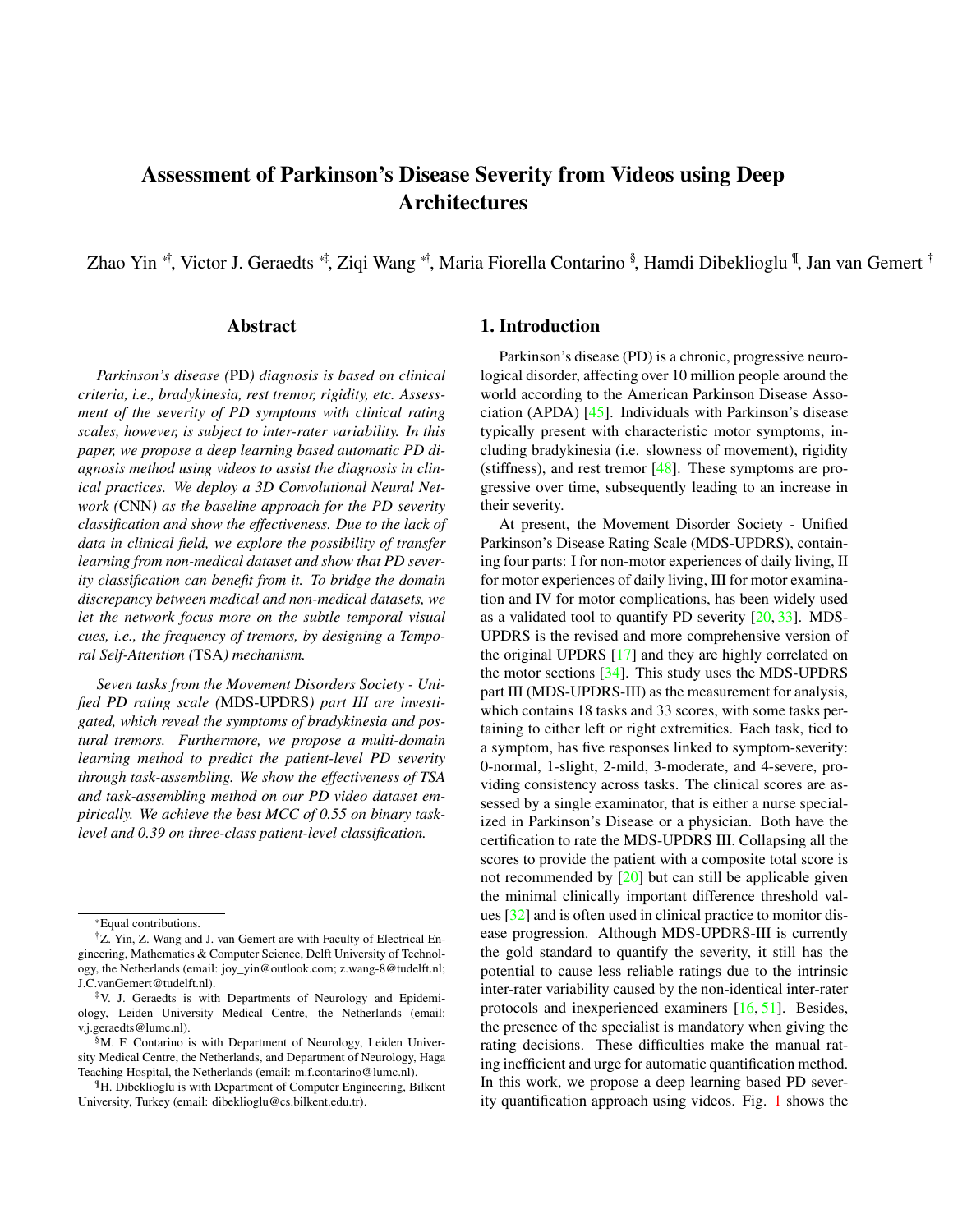<span id="page-1-1"></span><span id="page-1-0"></span>

Figure 1. The flowchart of the automatic PD severity quantification. The task symbols from left to right denote task *finger tapping*, *hand movements*, *kinetic tremor*, *leg agility*, *postural tremor*, *pronation*, and *toe tapping*.

overall pipeline.

The goal of PD severity quantification is that, given an individual patient's video performing a specific task, the corresponding severity level can be predicted by the machine learning algorithm to assist ratings of examiners. As the task performed by the patient in the video is a kind of action, we naturally think of the human action recognition method to solve the identification of Parkinson's severity. Recently, many action recognition architectures [\[5,](#page-13-0) [18,](#page-14-6) [21\]](#page-14-7) achieved promising performance on public human action datasets and one of the mostly used architecture is the in-flated 3D CNN (I3D) [\[5\]](#page-13-0), which is a 3D CNN with 3D kernels inflated from a 2D CNN with an additional temporal dimension. Therefore, we opt to use I3D as the base model for this work.

Due to the small size of our PD dataset, directly training I3D from scratch is inefficient and prone to overfitting; thus, we use transfer learning to pre-train the network on large datasets to make the training process more stable. However, public datasets we pre-train on have noticeable motion differences while the motion difference in our PD dataset is subtle. Such large domain discrepancy makes it difficult to transfer knowledge between domains, so we need a solution to focus on exploring the temporal motion changes. Besides, the video in our dataset is a repeating task with periodic actions, where the model should learn the repeating frequency or the starting and ending point. Thus, we need another solution to assign different weights for the frames of the video. Additionally, as stated in  $[39, 41]$  $[39, 41]$  $[39, 41]$ , not all frames are equally crucial for action recognition, so we propose to use temporal self-attention to assign the weights for frames as well as solve the domain discrepancy issue. The benefit is not only for such a repeating dataset but also for other datasets because it holds for other datasets as well that not all frames are equally important.

Once we can predict each task's severity, each patient will have a separate severity score for each task. However, it is more clinically interesting to give a summary severity for the patient rather than multiple ones, so we propose to apply a novel task-assembling method to combine the predictions of different tasks from the patient to predict a single score.

The contributions of this work are:

- 1. we perform automatic task-level PD severity classification using I3D from videos of our PD dataset, based on seven tasks in MDS-UPDRS-III;
- 2. we show that I3D can benefit from non-medical datasets with transfer learning;
- 3. we propose TSA to focus on the temporal visual clues and overcome the large discrepancy of motion difference between non-medical datasets and our PD dataset during transfer learning;
- 4. we propose a task-assembling method to combine models of different tasks to produce a single concluding severity score for a patient.

# 2. Related Work

## 2.1. Machine/Deep Learning Based Approaches

Machine/deep learning based PD motor assessment and analysis has been intensively researched in recent years. For instance, the K-nearest neighbors (KNN) AdaBoost classifier and support vector machines (SVM) with RBF kernel were used to classify between PD patients and controls based on the features extracted from individual handwriting [\[15\]](#page-14-8). Butt et al. [\[4\]](#page-13-1) applied machine learning based methods to investigate the significance of PD motor features. For signal-based analysis, signals acquired from the gyroscope attached to the subject's finger were extracted to feed into multiple classifiers  $[49]$ . In  $[2]$ , glottal flow features were used as input for SVM classifier to detect PD with an accuracy of 75.3%. Ferraris et al. [\[19\]](#page-14-9) used data from optial RGB-Depth devices, which tracks hands and body movements, to train classifiers for PD motor severity rating. Apart from the signal-based analysis, the video was also used as an input data type for PD quantification [\[54,](#page-15-6)[59\]](#page-15-7). Lu et al. [\[30\]](#page-14-10) designed a pose-based estimation system for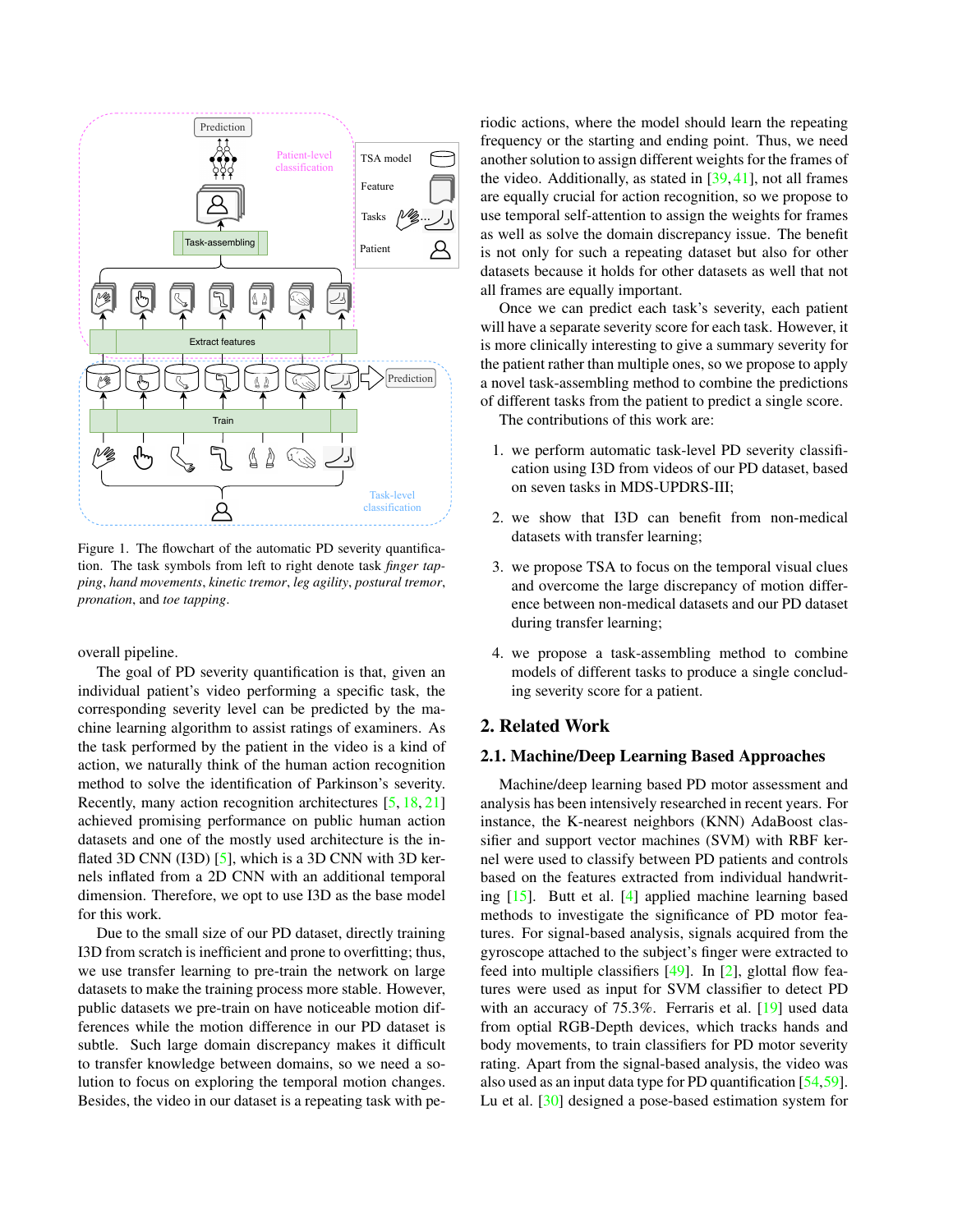<span id="page-2-0"></span>assessing Parkinson's disease motor severity. However, to the best of our knowledge, apart from [\[46\]](#page-15-8) in which freezing of gait videos were used to feed the 3D network, most researchers extracted the feature from videos as the final input for classifiers without fully utilizing the video resource. Based on machine/deep learning approaches, our work applies action recognition method to quantify PD severity using RGB video data.

## 2.2. Transfer Learning

Transfer learning is a research problem in machine learning that focuses on storing knowledge gained while solving one problem and applying it to a different but related problem [\[58\]](#page-15-9). It is widely used as a pre-training approach to offer the model a better starting point instead of training from scratch. In the work of [\[36\]](#page-14-11), CNN layers trained from ImageNet is reused to transfer visual recognition tasks to learn mid-level representations for small datasets. In action recognition, researchers apply transfer learning to pre-train the model on a large dataset to make the training process faster, more efficient, and less prone to overfitting with a significant performance improvement [\[5,](#page-13-0) [21\]](#page-14-7). Most related research shows that transfer learning can be a useful tool to make the network work on small datasets, and thus we use transfer learning in this work to help improve the performance on our PD dataset.

## 2.3. Capture Temporal Information

## 2.3.1 For General Video Dataset

In action recognition, researchers apply various methods to capture the temporal information crucial in video data. In the work of [\[50\]](#page-15-10) (*C3D*), 3D CNN is used as a spatiotemporal feature extractor for videos, and the extracted features are used as inputs for simple linear classifiers. Based on the 3D CNN, an I3D is introduced to take advantage of pre-trained 2D models [\[5\]](#page-13-0). Similar to 3D CNN, I3D performs 3D convolution on both spatial and temporal dimensions simultaneously. However, in I3D, pre-trained 2D filters are repeated or inflated multiple times to form 3D filters. Therefore, I3D can benefit from successful image (2D) classification models trained on large datasets such as ImageNet [\[12\]](#page-13-3). Besides 3D CNN, a combination of a stack of CNNs and Long Short-Term Memory (LSTM [\[23\]](#page-14-12)) networks is applied to exploit the temporal information  $[1, 13]$  $[1, 13]$  $[1, 13]$ as well. These methods apply either 3D CNN or 2D CNN with fusion methods such as LSTM on the video data to capture the temporal information. We use I3D as our base model because of its decent performance on public datasets, including Kinetics-400 experimented in [\[21\]](#page-14-7).

#### 2.3.2 For Periodic- and Subtle-Motion Video Dataset

The spatiotemporal template of motion features is used to recognize and segment the repetitive motion by template matching  $[38]$ . In  $[10]$ , CNN is used to count the number of repetitions, and circle length in periodic-motion videos. Besides the task of action recognition, the estimation of repeating frequency is studied in [\[37\]](#page-14-14), using a Lagrangian approach and an Eulerian approach as the frequency estimators. In periodic-motion videos, we need to focus on the repeating frequency, starting, and ending points to make the model work.

In medical datasets such as movement disorder dataset, videos usually have subtle motion changes, which are hard for architectures to work because subtle motion information is difficult to capture and can not even be seen with bare eyes. The subtle motions can be magnified using a steerable pyramid  $[28, 53]$  $[28, 53]$  $[28, 53]$ . In the work of  $[11]$ , motion frequency is used to estimate material properties. Similarly, signal analysis in the Fourier domain is employed to estimate the tremor frequency of subtle motions [\[37\]](#page-14-14). In subtle-motion videos, we need to focus on magnifying the subtle motion or directly estimating the frequency.

## 2.4. Self-Attention

Attention module is widely used in natural language processing  $[7]$  and computer vision  $[43, 56]$  $[43, 56]$  $[43, 56]$  fields by allowing the network to focus on key words or pixels. Selfattention mechanism is proposed to capture the relative relationship between words or pixels. Self-attention is extensively explored since the Transformer network is introduced for machine translation [\[52\]](#page-15-14) where the self-attention is used to compute the interactions between words. In recent work, the QANet [\[60\]](#page-15-15) architecture uses self-attention in cooperation with convolutions for machine-reading and question answering tasks, where the convolution computes local interactions and self-attention computes global interactions. In image tasks, self-attention with relative positional embeddings is usually used to compute the interactions among pixels in the same image and allows the model to learn which part of the image is of more importance [\[3\]](#page-13-9). In the non-local network [\[55\]](#page-15-16), self-attention can be used in convolutional architectures to learn the long-range interactions among pixels in images or videos for object detection and video classification. In general, self-attention is used in architectures for modeling sequences as it can capture long-distance interactions. In this paper, we propose a new method, temporal self-attention model, for PD quantification, which involves I3D and the self-attention mechanism, attempting to detect the periodic and subtle motion in the video data.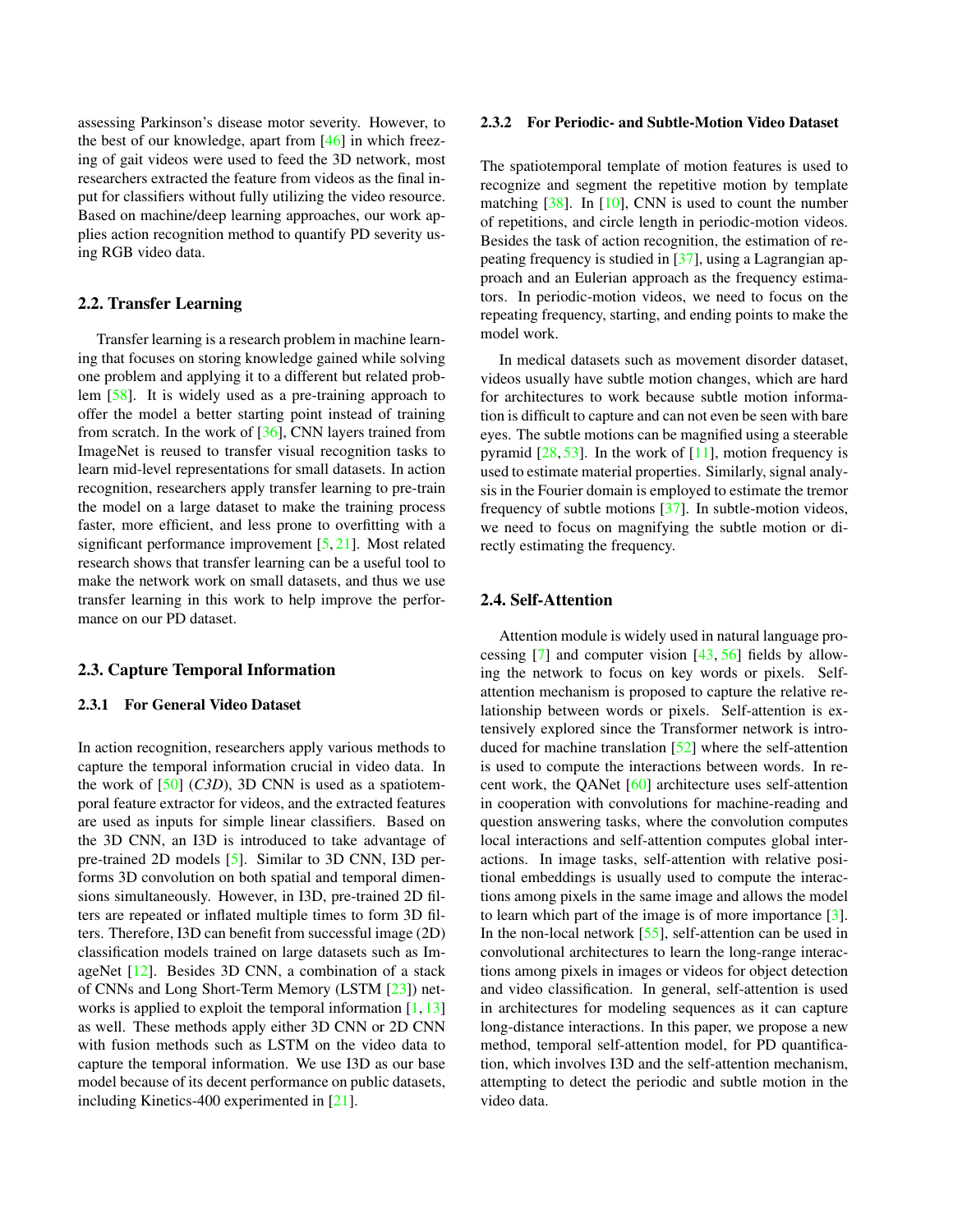#### <span id="page-3-4"></span>2.5. Multi-domain Learning

Different non-i.i.d. Parkinson tasks can be treated in a multi-domain setting [\[14,](#page-14-16) [29,](#page-14-17) [57\]](#page-15-17) with each task being one domain. Multiple similar domains can be learned to let the model work on a new target domain using parameter com-bination from multiple classifiers [\[26\]](#page-14-18). In [\[6\]](#page-13-10), perceptronbased algorithms are employed for multi-task binary classification problem with the similarity estimation among tasks. Multi-domain learning aims at exploring the relationship between tasks or domains and integrating them to solve a common task. In this work, we combine the features from multiple domains (i.e., tasks from MDS-UPDRS-III) to predict patient-level PD severity classification.

#### 3. Methods

The overall flow of the algorithm is described as follows. Initially, each video is preprocessed to have the same spatial and temporal size. At the same time, we use network-based transfer learning to transfer knowledge from non-medical datasets to the medical one, i.e., reusing the network trained on large datasets as the pre-trained model to replace model initialization. Then, the pre-trained model is fine-tuned on the collected Parkinson's dataset to learn the underlying patterns. After fine-tuning, the model can be used as the classifier for task-level classification. By combining the features extracted by the deep models from different tasks and training a shallow neural network using those features, patientlevel analysis can be further made.

# 3.1. Inflated 3D Convolutional Neural Network (I3D)

In this paper, we use I3D as the base network with Residual Networks (ResNet) as the backbone (currently 18, 34, 50, 101, 152-layer variations are available) and its pretrained models are already available [\[21\]](#page-14-7). Furthermore, rather than using two streams (RGB frames and optical flow), we use RGB frames as the only input because computing optical flow is time-consuming, which is not feasible if the real-time prediction is required.

The model is optimized using gradient descent by minimizing the empirical loss with class-balanced focal loss [\[9\]](#page-13-11):

<span id="page-3-3"></span>
$$
J(\omega) = \frac{1}{N} \sum_{i=1}^{N} \left( -\frac{1-\beta}{1-\beta^{n_y}} \sum_{c=1}^{C} (1-p_{i,c}^t)^{\gamma} \log(p_{i,c}^t) \right) + \lambda \|\omega\|_2^2,
$$
\n(1)

where C, N,  $\omega$  and  $\gamma$  denote the number of classes, number of samples, learned parameters and *focusing* parameter, and  $\beta = (N-1)/N$ .  $n_y$  stands for the number of samples in the ground-truth class  $y$  and  $p^t$  is defined as

$$
p^{t} = \begin{cases} p & \text{if } y = c \\ 1 - p & \text{otherwise.} \end{cases}
$$
 (2)

#### 3.2. Self-attention Replacing Convolution

We describe the proposed temporal self-attention block for video classification following the symbol styles of [\[3\]](#page-13-9).

#### 3.2.1 Temporal Self-attention over Video Volume

We first transpose and flatten the input of shape  $(C, T, H, W)^{1}$  $(C, T, H, W)^{1}$  $(C, T, H, W)^{1}$  from the previous layer to the shape of  $HW \times T \times C$  and then perform multi-head-attention on the temporal dimension

<span id="page-3-2"></span>
$$
O_h = \text{Softmax}\left(\frac{QK^T}{\sqrt{d_k^h}}\right) V,\tag{3}
$$

where queries  $Q = XW_q$ , keys  $K = XW_k$  and values  $V = XW_v$  and  $W_q$ ,  $W_k \in \mathbb{R}^{C \times d_k^h}$  and  $W_v \in \mathbb{R}^{C \times d_v^h}$ are learned linear transformations<sup>[2](#page-3-1)</sup>.  $d_k^h$  and  $d_v^h$  stand for the dimension of each head of  $K$  and  $V$ . Note that we transpose the last two dimensions of  $V$  to correctly multiply with  $Q$ . Concatenating the outputs from all heads we get

$$
O = [O_1, \dots, O_{N_h}]. \tag{4}
$$

The shape of O is  $(HW \times T \times d_k^h)$  and is transformed with  $W^O \in \mathbb{R}^{d_v \times d_v}$  to

$$
MultiHead(Q, K, V) = OW^O,
$$
 (5)

where MultiHead $(Q, K, V)$  is of shape  $(HW \times T \times d_v^h)$ . After reshaping back to the original spatial and temporal dimension, we have the final output MultiHead( $Q, K, V$ ) ∈  $\mathbb{R}^{T \times H \times W \times d_v}$  of our temporal self-attention block if relative postional embeddings [\[3\]](#page-13-9) (see Section [3.2.2\)](#page-4-0) not applied.

The novelty of our temporal self-attention block is applying the self-attention mechanism solely on the temporal dimension, leaving the spatial dimension untouched. The advantage is that self-attention can capture the long-range temporal changes while keeping standard CNN there, capturing the necessary visual patterns simultaneously. As such, the abilities of both self-attention and CNN be retained and incorporated in the temporal self-attention block, which effectively makes up the drawback of I3D.

Fig. [2](#page-4-1) illustrates the temporal self-attention mechanism. The temporal sequence of feature points (red ones) that share the same spatial position is the atomic unit, on top of which the temporal self-attention applies. We have  $HW$ sequences/units located at all spatial positions, and each of them is independent of others when performing the temporal self-attention.

<span id="page-3-0"></span><sup>&</sup>lt;sup>1</sup>The number of channels, time or frames, height and width.

<span id="page-3-1"></span><sup>2</sup>Bias terms are ignored when we mention linear transformations.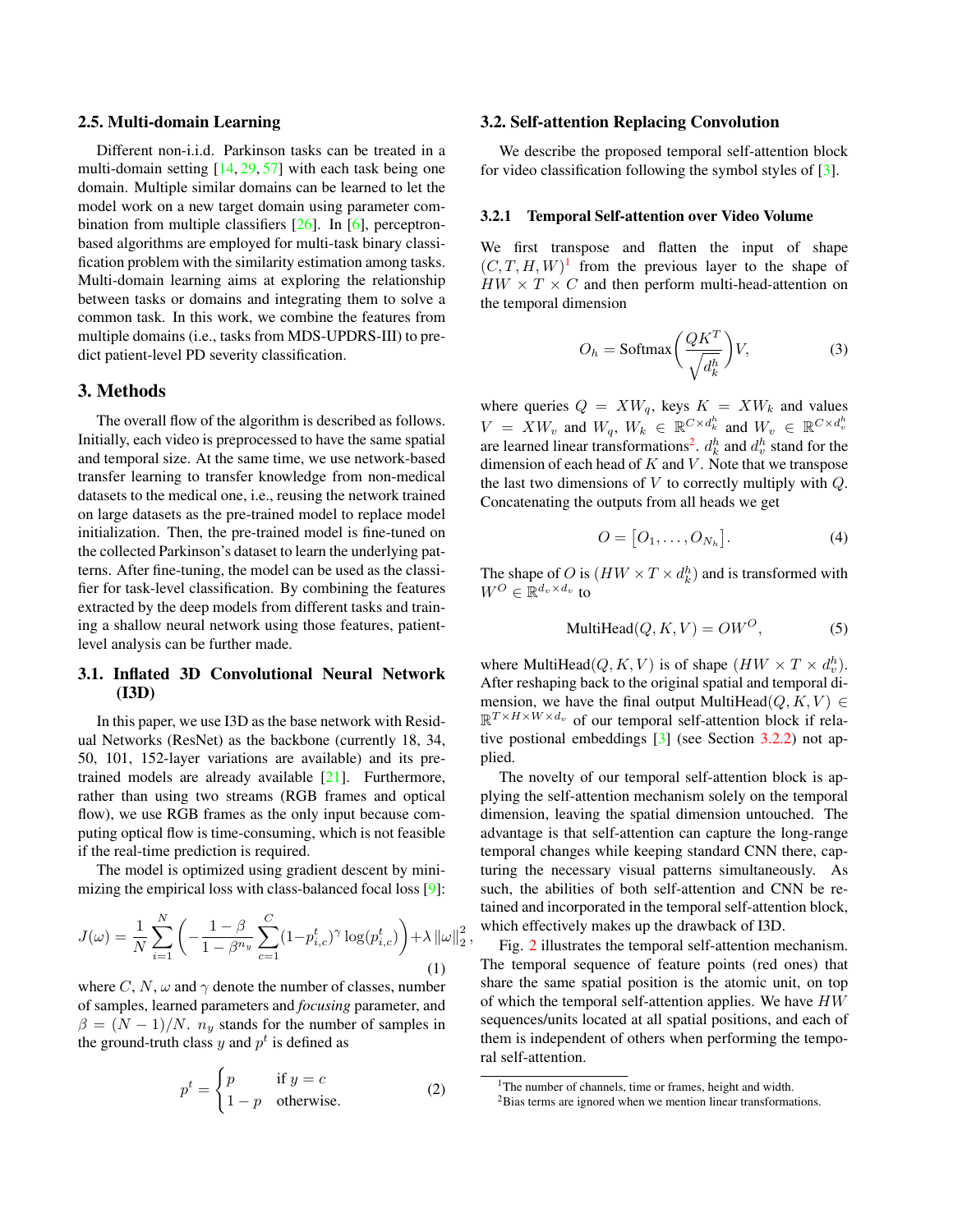<span id="page-4-3"></span><span id="page-4-1"></span>

Figure 2. An example of temporal self-attention. Assume the stack of those rectangles is a feature map (or more intuitively for 3D data, feature volume) from one channel. Each rectangle represents the spatial visual patterns at a specific temporal position. Our temporal self-attention is performed on the feature points colored in red, which share the same spatial position along the temporal dimension. It can be seen as self-attention through time.

#### <span id="page-4-0"></span>3.2.2 Relative Positional Embeddings

The only difference between 1D and 2D relative positional embeddings is the dimensions involved in the algorithm. Thus we refer to [\[3\]](#page-13-9) for the details of 2D relative positional embeddings, and we do not discuss the 1D variation anymore in this paper. To implement temporal relative self-attention, we add relative temporal information to the temporal self-attention block's output. The output is now changed from [Equation 3](#page-3-2) to

$$
O_h = \text{Softmax}\left(\frac{QK^T + S_T^{rel}}{\sqrt{d_k^h}}\right) V,\tag{6}
$$

where  $S_T^{rel} \in \mathbb{R}^{HW \times T \times T}$  is the matrix of relative position logits along the temporal dimension.

## 3.2.3 Temporal Relative Self-attention

We combine temporal self-attention with 1D relative positional embeddings to form our new building block-temporal relative self-attention block. Fig. [3](#page-4-2) describes the whole pipeline of the proposed block.

#### 3.2.4 Temporal Relative Self-attention Network (*TSA*)

Once the temporal relative self-attention block is built up, the convolutional block in any architecture can be substituted. Take 3D ResNet-34 for instance, which has 33 convolutional layers. We replace as many layers as possible with our block from the last convolutional layer to the first one until we hit the memory bottleneck.

<span id="page-4-2"></span>

Figure 3. The general pipeline of our temporal relative selfattention. Rectangles in the workflow represent tensors with shape specified, and italic words stand for tensor operations.  $\otimes$  and  $+$ denote tensor product and addition.

The time complexity of our block is  $O(HWT^2 d_k)$  compared to the convolutional block  $O(HWTC)$ , which is time-efficient since the temporal size is typically small after a few layers. The memory cost is  $O(HWT^2N_hd^h_k)$  compared to the convolutional block  $O(HWTC)$ .

#### 3.3. Multi-task Assembling

Using the model we discussed in previous sections, it can solve the task-level severity classification on our PD dataset. Given a sample related to a specific task from the dataset, we can predict its task severity  $S_t$ . Nonetheless, it is more clinically interesting to tell the severity score of a patient  $S_p$  instead of tasks. Therefore, we propose two multi-task assembling methods to combine the tasks to do severity classification for patients. Note that the following methods require trained models on the PD dataset for tasklevel classification.

#### 3.3.1 Vector Averaging and Vector Weighting

We use the trained model as a feature extractor to compress the information of a video into a dense one. We first extract the flattened vector  $F \in \mathbb{R}^d$  of dimension size d as the compressed information, which is the input feature of the fully connected layer. Each video, containing only a single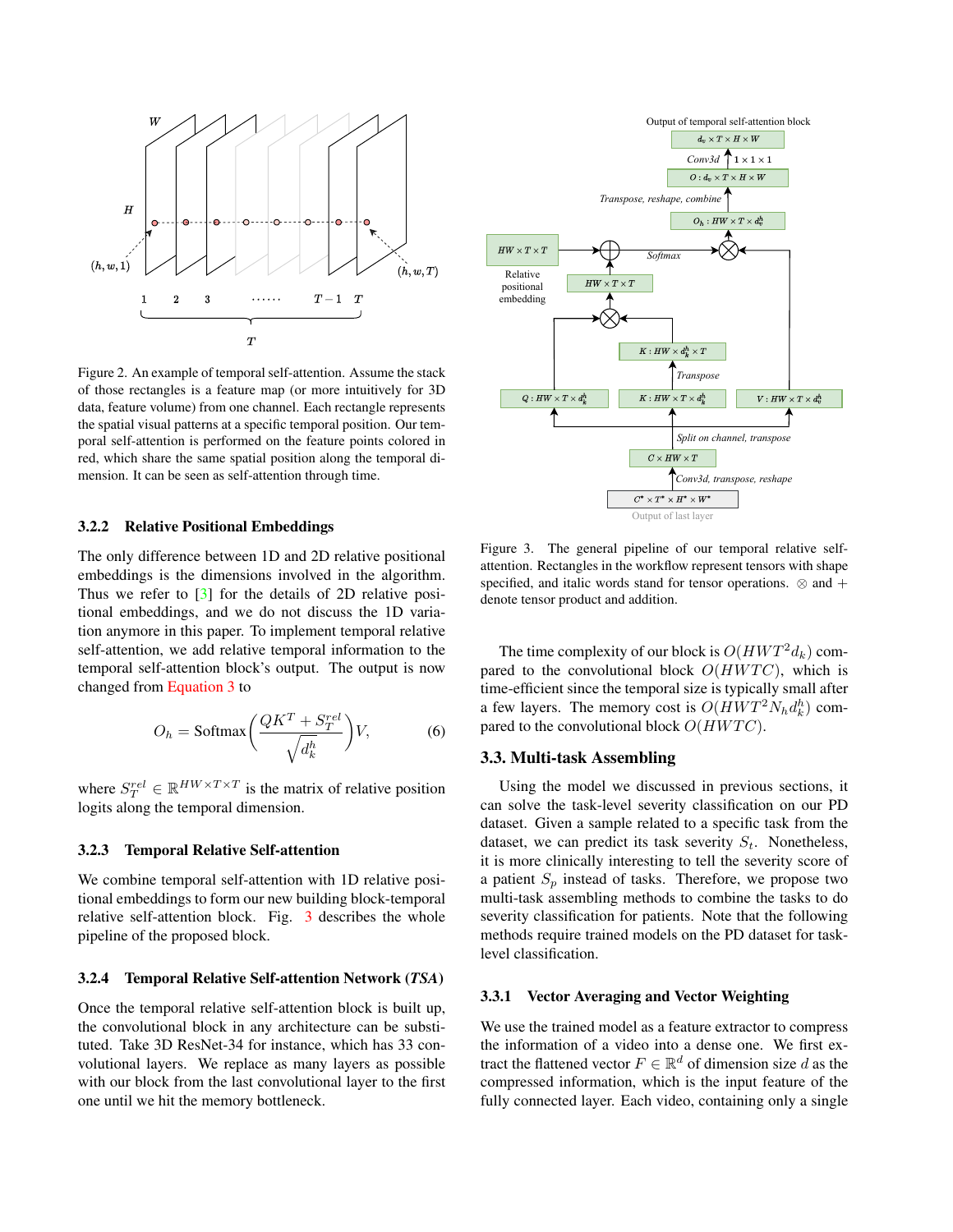<span id="page-5-1"></span>task from a patient, produces one feature vector  $F_m$  of task  $m$  and all videos from that patient produce feature vectors  $F_M \in \mathbb{R}^{d \times M}$  of all M tasks. Different tasks may contribute unequally to a patient's severity score, so we use two strategies to convert (or combine)  $F_M$  into a vector  $F \in \mathbb{R}^d$ , representing the feature of a patient.

The first approach is to average features, formulated as

$$
F = \frac{1}{M} \sum_{m=1}^{M} F_m,
$$
 (7)

by assuming each feature (task) contributes equally. The second approach is to take the weighted average of features as the following

$$
F = \sum_{m=1}^{M} \alpha_m F_m,\tag{8}
$$

where  $\alpha_m$  ( $\sum_{m=1}^{M} \alpha_m = 1$ ) is the learnable weight for task  $m$ . The first approach is a special case of this one. Afterward,  $F$  is fed as input to train a shallow neural network<sup>[3](#page-5-0)</sup>. The network is optimized using gradient descent by minimizing the empirical loss  $J(\omega)$  (see Equation [1\)](#page-3-3) where N is the number of patients.

#### 3.3.2 Attention-based Feature Weighting

In the feature averaging and weighting approach, we assume task weights are identical across all patients. However, patients may not share the same task weights so that the global task weights may be insufficient and inaccurate. Therefore, we propose to use channel-wise attentionbased weighting, which automatically assigns task weights for each patient separately. To do so, we use another feature map  $F_M \in \mathbb{R}^{M \times C \times T \times H \times W}$  (*M* denotes the number of tasks), the output of the last convolutional or our selfattention layer, as the extracted feature for a video.

The first weighting strategy is to apply squeeze-and-excitation block [\[24\]](#page-14-19) to map the input feature  $F<sub>M</sub>$  to a set of channel weights. As the task weights are our concerns instead of the channels, we take the task dimension as the channel dimension in the squeeze-and-excitation block. The process can be formulated as follows. First, squeeze global information into a task descriptor by using global average pooling to generate task-wise statistics

$$
z_m = \frac{1}{C \times T \times H \times W} \sum_{c=1}^{C} \sum_{t=1}^{T} \sum_{h=1}^{H} \sum_{w=1}^{W} F_m(c, t, h, w),
$$
\n(9)

where  $F_m$  denotes the feature map for task m. Then we excite the task-wise statistics to task weights ( $W_1 \in \mathbb{R}^{\frac{M}{r} \times M}$ ,

 $W_2 \in \mathbb{R}^{M \times \frac{M}{r}}$  in which r is the dimensionality-reduction ratio)

$$
\alpha_M = \sigma(W_2 \delta(W_1 z_M)), \tag{10}
$$

where  $\alpha_M$ ,  $\sigma$  and  $\delta$  denote task weights, the sigmoid activation and the ReLU [\[35\]](#page-14-20) function. Finally we obtain the combined feature map  $F \in \mathbb{R}^{C \times T \times H \times W}$ 

$$
F = \alpha_M F_M. \tag{11}
$$

Applying the squeeze-and-excitation block to get task weights is rather simple but turns out to be efficient. It flexibly generates different weights for different patients accordingly. However, this approach assumes each feature point in the feature map contributes equally, which means a task weight is a global weight for all feature points. We can explore even further by making each feature point having its own weight  $\alpha_{t,h,w,m}$ , which brings about the pixel-wise attention-based weighting approach.

We opt to use the self-attention mechanism similar to our temporal relative self-attention block for pixel-wise weighting, by applying it on the task dimension instead of the temporal dimension. First, we reshape and flatten  $F_M \in$  $\mathbb{R}^{M \times C \times T \times H \times W}$  into the shape of  $(THW \times M \times C)$  and then the output of a single attention head can be computed as

$$
O_h = \text{Softmax}\left(\frac{(F_M W_q)(F_M W_k)^T}{\sqrt{d_k^h}}\right)(F_M W_v), \quad (12)
$$

where  $W_q$ ,  $W_k \in \mathbb{R}^{C \times d_k^h}$  and  $W_v \in \mathbb{R}^{C \times d_v^h}$  are learned linear transformations. Afterwards, we combine attention results of all heads and project using  $O^W \in \mathbb{R}^{d_v \times d_v}$  to form the task weighted feature map

$$
F = [O_1, \dots, O_{N_h}]O^W.
$$
 (13)

Note that the task weights for each feature point  $\alpha_{t,h,w,m}$  is implicitly embedded in the computation of attention output.

Task weighted features using both approaches are fed into a shallow neural network consisting of batch normalization [\[25\]](#page-14-21), the ReLU function, global average pooling, and a fully connected layer.

The summary of the proposed four task-assembling methods can be found in TABLE [1.](#page-6-0) Vector averaging and vector weighting use the outputs of the last global average pooling layer while attention-based weighting methods use the outputs of the last convolutional/self-attention layer in the network. We denote *avgpool* and *layer4* as the feature types.

## 4. Experimental Settings

#### 4.1. Dataset

In this paper, we introduce a new video dataset for Parkinson's disease analysis. We develop this dataset prin-

<span id="page-5-0"></span> $30$ , 1 or 2 hidden layers with non-linear activation.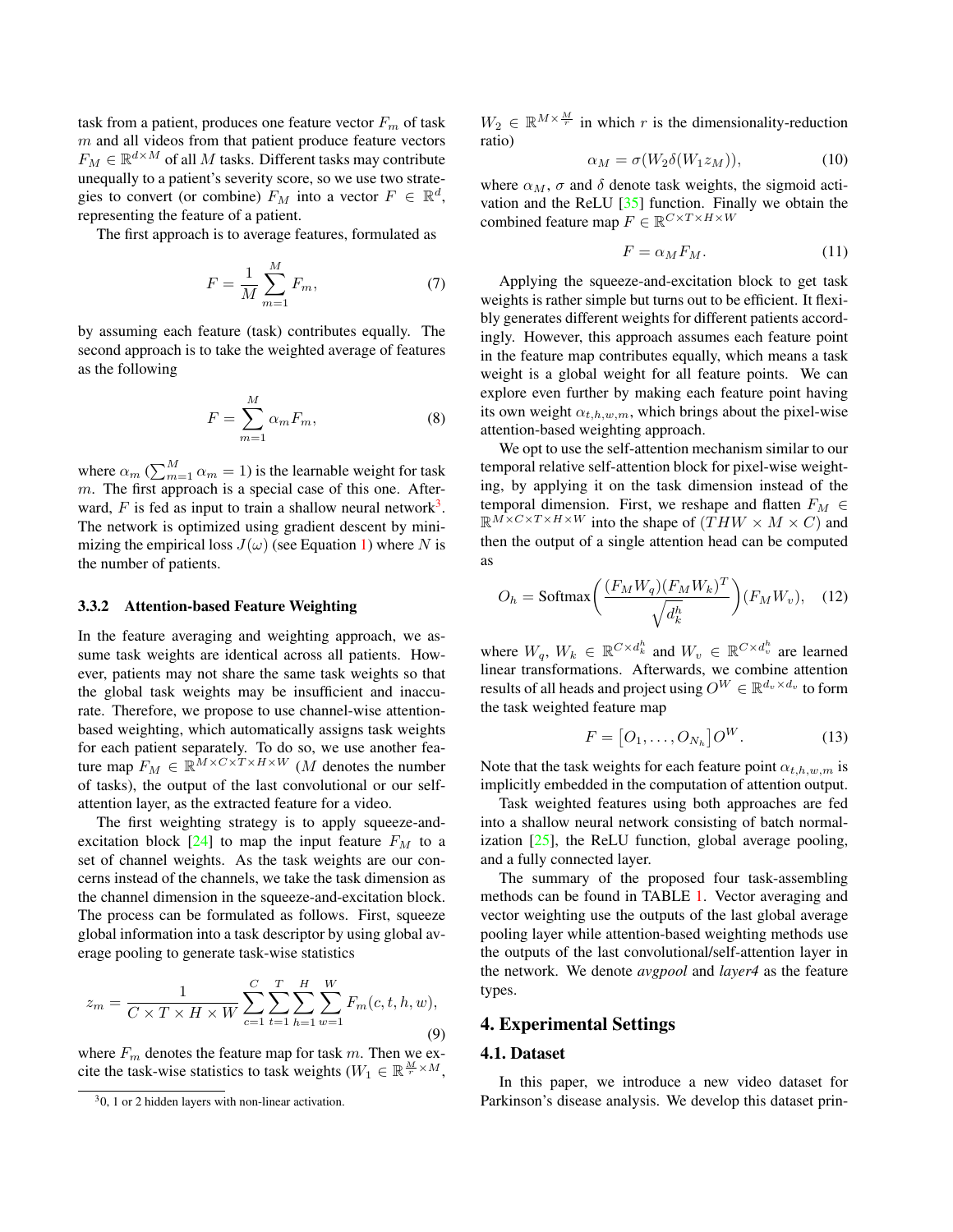Table 1. The summary of four task-assembling methods.

<span id="page-6-1"></span><span id="page-6-0"></span>

|                                     | vector averaging | vector weighting        | channel-wise attention weighting | pixel-wise attention weighting |
|-------------------------------------|------------------|-------------------------|----------------------------------|--------------------------------|
| Input type                          | avgpool          | avgpool                 | layer4                           | layer4                         |
| Weights differ among tasks          |                  |                         |                                  |                                |
| Weights differ among patients       |                  |                         |                                  |                                |
| Weights differ among feature points |                  |                         |                                  |                                |
| Core mechanism                      | averaging        | learnable weight vector | squeeze-and-excitation [24]      | self-attention                 |

cipally because there is a lack of such datasets for Parkinson's disease analysis. We believe that having one will facilitate research in this area because the dataset simulates the procedure of how experts assess patients' symptoms using MDS-UPDRS-III scores. Besides, the dataset is challenging enough to act as a performance benchmark where the advantages of different architectures can be demonstrated.

## 4.1.1 Data Collection

Routine video recordings of consecutive patients who underwent either a Levodopa Challenge Test (LCT [\[40,](#page-15-18) [42\]](#page-15-19)) prior to DBS surgery, or underwent a Stimulator Challenge Test (SCT, [\[8,](#page-13-12) [22\]](#page-14-22)) after DBS surgery, were collected. All patients fulfilled the criteria for idiopathic PD. Patients who underwent a LCT were videotaped twice (i.e. Med-OFF and Med-ON); patients who underwent SCT were videotaped three times (Med-OFF/Stim-ON [\[31\]](#page-14-23), etc). Video recordings were made with the camera in a fixed position, with a complete overview of the patient central on the screen. Due to the varying nature of the examination room, the camera's position and angle towards the patient varied, as well as the background and surroundings. During the MDS-UPDRS-III examination, the zoom-function was occasionally used to focus on the hands or feet.

All videos were made in one continuous recording of the examination. Separate segments were created by clipping the videos per task (left and right separately if required): bradykinesia of the hands (MDS-UPDRS-III items 3.4, 3.5, 3.6), bradykinesia of the legs (items 3.7, 3.8), postural tremor (item 3.15), kinetic tremor (item 3.16). Rigidity was not included as this symptom is not assessed through visual observation; global bradykinesia, speech, freezingof-gait, and rest-tremor were not included as no specific video-segment pertained to those tasks and they were evaluated throughout the entire recording. The local medical ethics committee waived the formal evaluation of the study. All patients gave written informed consent.

We are not allowed to make the dataset publicly under the Dutch privacy law.

#### 4.1.2 Dataset Overview

The dataset contains 39 subjects (all patients) and 1082 video fragments after cutting. Each sample in the dataset is of resolution 1920 by 1080 and 25 fps. The duration of samples may be different on different tasks. Fig. [4a](#page-7-0) shows the duration distribution of our dataset.

The dataset contains  $T = 11$  tasks for most of the patients based on the MDS-UPDRS-III, namely finger tapping, gait freezing, hand movements, leg agility, pronation, toe tapping, arising from chair, kinetic tremor, postural tremor, postural stability and rest tremor. Note that not all tasks are used in the experiments. Each video has a task-level severity score  $S_t \in \{0, 1, 2, 3, 4\}$  (0: normal, 1: slight, 2: mild, 3: moderate and 4: severe) labeled by experts. We have to emphasize that a task score of 0 does not mean that the subject is not a PD patient but indicates that the subject may have low severity on the specific task. Each patient has a patient-level severity score, which is the sum of all task-level severity scores, as shown in the following equation:

$$
S_p = \sum_{t=1}^{T} S_t.
$$
 (14)

The distributions of  $S_t$  (over all tasks) and  $S_p$  are shown in Fig. [4b](#page-7-0) and Fig. [4c.](#page-7-0)

#### 4.2. Settings

To evaluate our methods for Parkinson's severity classification, we use the above-described dataset. In our experiments, only RGB frames are used as the input for the deep architectures. The clips are resized to  $32 \times 224 \times 224$ resolution without changing their spatial aspect ratios.

The dataset is split into five folds at the patient level but not the video level. One subject only appears in either the training or testing fold to avoid network cheating by recognizing the appearance of the patient. We train networks on four of them and test it on the remaining one in the cross validation setting. The overall accuracy is obtained by taking the average of the individual accuracy tested on each fold.

I3D is pre-trained on both UCF-101 (by ourselves) and Kinetics-400 (by [\[21\]](#page-14-7)). TSA is pre-trained only from UCF-101 (by ourselves). Batch size of 15, learning rate of 0.001 without decay and weight decay  $(\lambda)$  of 0.01 are used.

The task-level score  $S_t \in [0, 1, 2, 3, 4]$  is split into two classes: class 0 for  $\{0, 1\}$  and class 1 for  $\{2, 3, 4\}$  since we are more interested in whether the model can distinguish be-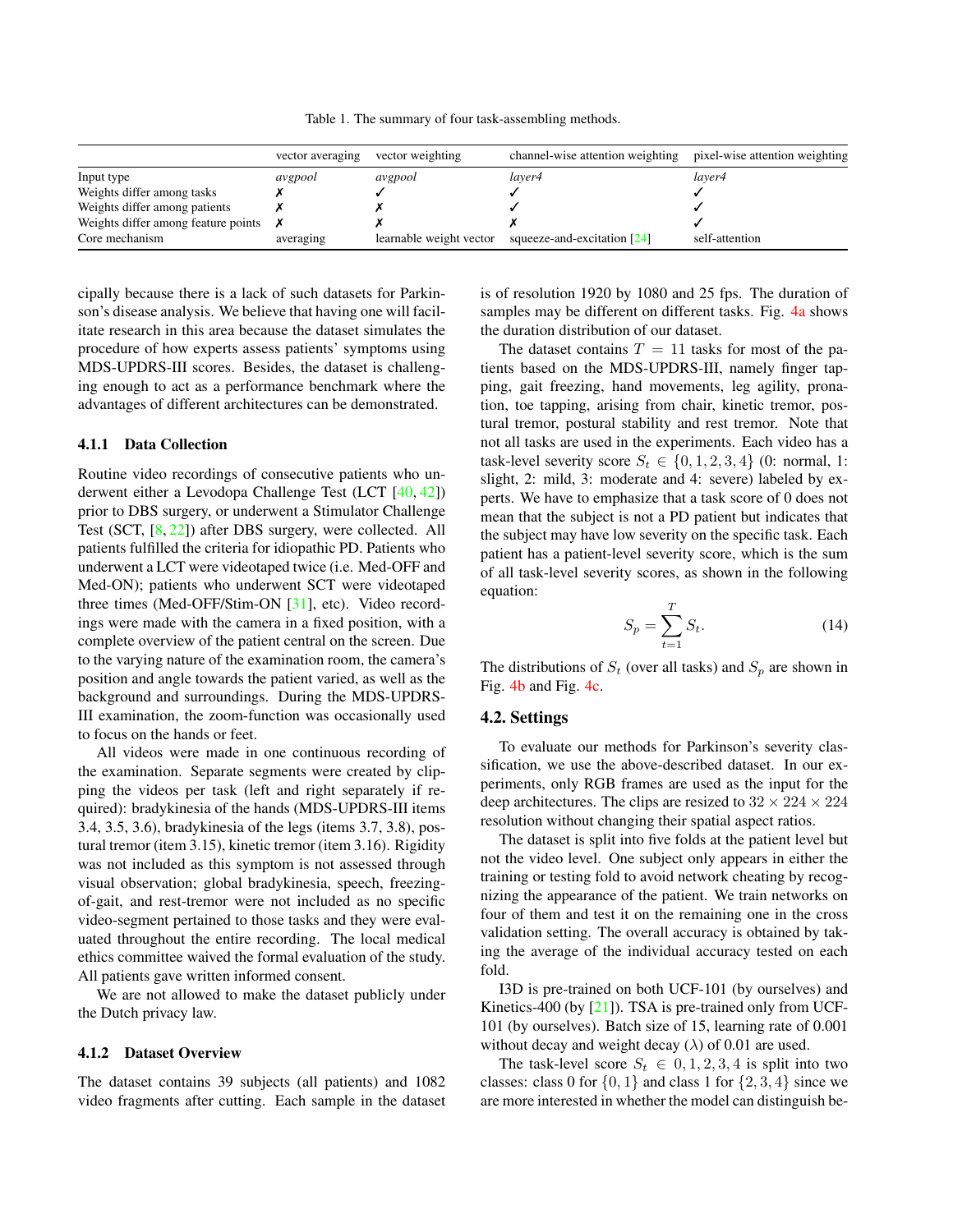<span id="page-7-5"></span><span id="page-7-0"></span>

ples, using 80 bins. The average duration is 6.3 seconds, and 90% of samples are shorter than 10 seconds, with less than five samples longer than 25 seconds.



(b) The bar chart shows the distribution of tasklevel severity score. From low to high severity class, the number of samples decreases, which shows the class imbalance issue in our dataset.



(c) The histogram of patient-level severity score using 20 bins. Compared to task-level severity distribution, patientlevel severity distribution has no obvious imbalance issue. The number of patients across the range of severity is approximately on the same level.

Figure 4. Distributions of the sample duration and task/patient-level severity of our dataset.

tween the slight and severe group of patients. The patientlevel score  $S_p$  is split into three classes in the way that each class has an equal number of patients. Method specific settings are provided alongside when showing the results in Section [5.](#page-7-1)

We briefly introduce the results in order shown in the next section. We first validate the performance of TSA on public dataset in section [5.1,](#page-7-2) and then inspect the performance improvement using transfer learning in section [5.2.](#page-7-3) In Section [5.3,](#page-8-0) we show results on seven PD tasks using models with different settings followed with comparison between those models. In Section [5.4,](#page-11-0) we analyze the performance on patient-level severity classification, compare different strategies to combine PD tasks, and show the model behavior on classifying only the highest and lowest severity class.

# <span id="page-7-1"></span>5. Results

In this section, we show the results of our experiments. We test seven tasks with high quality videos, *finger tapping*, *hand movements*, *pronation*, *toe tapping*, *leg agility*, *postural tremor* and *kinetic tremor*. They are denoted as *finger*, *hand*, *pronation*, *toe*, *leg*, *postural* and *kinetic* for simplicity. We use ResNet-34 as backbone because through experiments we find that ResNet-34 is the most suitable one in this study, considering the size and difficulty of our dataset. One can of course use other backbones if the size, complexity and classes of the dataset are different from ours. We have to emphasize that, in all experiments, although patients contribute more than one video, no patient is included into both the training- and test-set because even though videos of a patient are separate ones, they are still from the same patient.

<span id="page-7-4"></span>Table 2. Top-1 accuracy on UCF-101 and HMDB-51. All accuracy are averaged over three splits. Both methods use ResNet-18 as the backbone. TSA shows better performance on both datasets so that it can be further applied to PD dataset.

| Method (scratch)     | <b>UCF-101</b> | HMDB-51        |
|----------------------|----------------|----------------|
| I3D ResNet-18 $[21]$ | 42.4           | 17.1           |
| TSA ResNet-18        | $51.5 \pm 2.6$ | $22.1 \pm 1.9$ |

## <span id="page-7-2"></span>5.1. Validate Temporal Relative Self-attention Network

Before applying TSA on PD dataset, we first check whether it works better than I3D on two frequently used public datasets UCF-101 and HMDB-51. Hyperparameters are chosen without optimization: input shape of  $64 \times 224 \times 224$ , *lr* of 0.001, batch size of 45, weight decay of  $10^{-5}$  and optimizer of SGD with momentum [\[47\]](#page-15-20). The backbone is ResNet-18 for fast illustration. TABLE [2](#page-7-4) shows that TSA outperforms I3D when both trained from scratch. The performance improvements demonstrate the effectiveness of TSA and the possibility of applying it to our PD dataset.

## <span id="page-7-3"></span>5.2. Benefit from Transfer Learning

We utilize three datasets: Kinetics-400 [\[27\]](#page-14-24) and UCF-101 [\[44\]](#page-15-21) to pre-train our models considering their large sizes, high quality and popularity. Then, we fine-tune the pretrained models on our PD dataset. Since our dataset contains periodic and subtle motions while public datasets have easily distinguishable motions, the relatedness between our dataset and public datasets is not tight. As such, the parameters from the convolutional stem may not be optimal after transferring to our dataset. Thus all layers of the model rather than part of them are fine-tuned.

I3D and task *finger* and *hand* are used to demonstrate the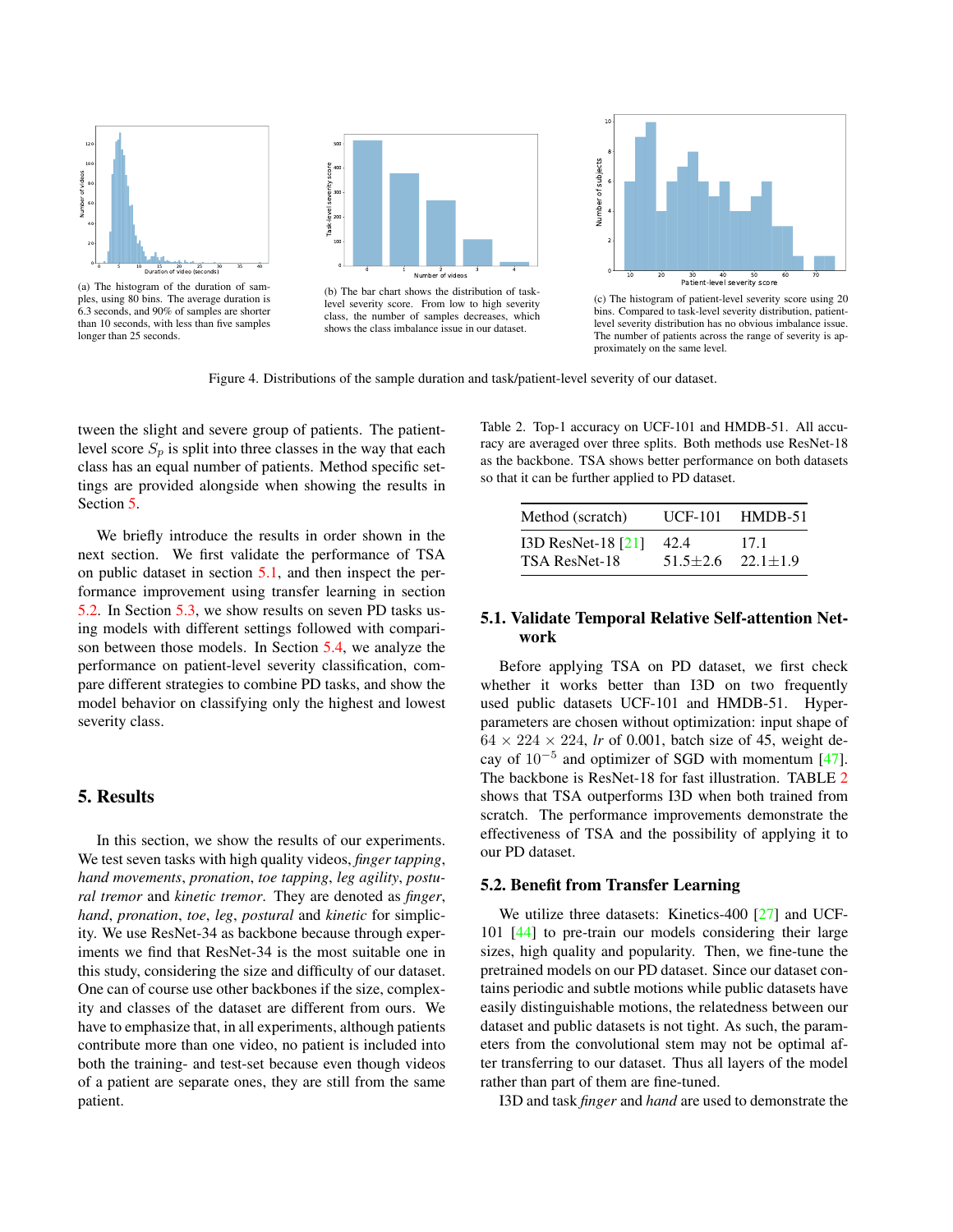<span id="page-8-1"></span>Table 3. Accuracy, precisons, recall and MCC (with CI 95% and *p*-value) on task *finger* and *hand* (binary classification) using I3D with and without transfer learning. Datasets in the brackets denote where the model is pretrained.

I3D using transfer learning achieves better results than I3D trained from scratch on both *finger* and *hand* tasks. Moreover, transfer learning with a larger dataset (i.e., Kinetics-400) has more benefits to the model.

| Method             | Metric          | finger               | hand                  |
|--------------------|-----------------|----------------------|-----------------------|
| I3D (scratch)      | acc             | 65.4                 | 65.6                  |
|                    | <b>MCC</b>      | $0.32 \pm 0.08$      | $0.31 \pm 0.06$       |
|                    | CI 95%          | [0.16, 0.48]         | [0.19, 0.43]          |
|                    | $p$ -value      | $7.3 \times 10^{-5}$ | $3.7 \times 10^{-7}$  |
| I3D (UCF-101)      | acc             | 68.6                 | 70.0                  |
|                    | <b>MCC</b>      | $0.34 + 0.10$        | $0.39 + 0.05$         |
|                    | CI 95%          | [0.14, 0.54]         | [0.29, 0.49]          |
|                    | <i>p</i> -value | $7.1 \times 10^{-4}$ | $3.8 \times 10^{-14}$ |
| I3D (Kinetics-400) | acc             | 69.2                 | 77.5                  |
|                    | MCC             | $0.35 + 0.06$        | $0.54 + 0.07$         |
|                    | CI 95%          | [0.23, 0.47]         | [0.40, 0.68]          |
|                    | $p$ -value      | $1.1 \times 10^{-8}$ | $7.0 \times 10^{-14}$ |

function of transfer learning. Convergence is confirmed for every compared setting for a fair comparison. Note that for task-level classification we have binary classes. In TABLE [3,](#page-8-1) I3D trained from scratch, I3D pretrained from UCF-101, and I3D pretrained from Kinetics-400 are compared based on the binary accuracy, precision, recall, and Matthews correlation coefficient (MCC). Here the MCC is formed as:

$$
MCC = \frac{TP \times TN - FP \times FN}{\sqrt{(TP + FP)(TP + FN)(TN + FP)(TN + FN)}} \quad (15)
$$

where TP, TN, FP and FN stand for true positive, true negative, false positive and false negative. We also show the receiver operating characteristic (ROC) curves of all 6 settings based on TABLE [3.](#page-8-1) In general, I3D pretrained from the two datasets outperform I3D (scratch), demonstrating that I3D can benefit from non-medical datasets with transfer learning. Moreover, the performance improvement of I3D (Kinetics-400) from I3D (scratch) is more notable than I3D (UCF-101) especially on task *hand*, which indicates the model would benefit more from a larger dataset with transfer learning.

#### <span id="page-8-0"></span>5.3. Task-level Severity Classification

Building a model good at predicting the task severity score is our first concern and affects the later experiments and research. Two architectures - I3D and our TSA are compared in TABLE [5](#page-9-0) on seven tasks from MDS-UPDRS-III.

<span id="page-8-2"></span>Table 4. The number of samples in each class of seven tasks in our PD dataset.

| Task          |     |     |        | finger hand kinetic leg postural pronation toe |    |
|---------------|-----|-----|--------|------------------------------------------------|----|
| Class $0\,66$ | -89 | 130 | 145 62 | 104                                            | 87 |
| Class $1\,91$ | 71  | -38 | 39 23  | 72.                                            | 71 |

The class distribution can be found on TABLE [4.](#page-8-2) In general, the class imbalance in task *finger*, *hand*, *pronation* and *toe* is acceptable. In remaining tasks, the class imbalance issue is severe. Note that we replace convolutional layers in 3D ResNet-34 *layer3* and *layer4* with temporal relative selfattention block to construct our TSA network. The dataset in the brackets denotes on which the model is pretrained. We show the MCC along with precision and recall.

#### 5.3.1 Task-level Performance

Fig. [6](#page-10-0) shows the ROC curve for each task in the setting which achieves the best performance (bold numbers) in TA-BLE [5.](#page-9-0) Three out of seven tasks have the best MCC higher than 0.5, and only one task *leg* is under 0.3. The average MCC across all seven tasks is 0.40, sufficiently good for classification on a medical dataset. It demonstrates that deep architectures can predict the task (i.e., task from MDS-UPDRS) severity of a patient with decent accuracy given the video from that task.

In particular, task *finger*, *hand* and *pronation* are the top-3 well-classified task in terms of MCC and ROC curves in Fig. [6a,](#page-10-0) [6b](#page-10-0) and [6f,](#page-10-0) because 1) most of the videos are zoomed in to focus on the objects, making it easier for the model to look at the relevant patterns and 2) the class imbalance problem is slight compared to task *kinetic*, *leg* and *postural*. On the opposite, task *leg* has the lowest MCC, and the ROC curve in Fig. [6d](#page-10-0) does not bulge towards the top-left corner of the figure, indicating a corrupt model for task *leg*. Inspecting TABLE [5,](#page-9-0) we can observe quite low recalls of 0.17 and 0.14 using I3Ds and an inadequate recall of 0.35 using TSA.

The performance discrepancy between tasks exposes some disadvantages of our architectures. First, the ratio of objects, e.g., hand in task *hand movements* and toe in task *toe tapping*, occupying the bounding box of the video matters. In task *finger tapping*, *hand movements* and *pronation*, the zoom-function is occasionally used to focus on the objects, and most of the videos are zoomed in during the pre-processing stage, which gives the architectures cleaner and more easy-to-identify input data. Second, the effects of the class imbalance problem on the architectures cannot be ignored. Due to the PD dataset is a periodicand subtle-motion dataset, which is different from public datasets. Identifying task severity is harder than classifying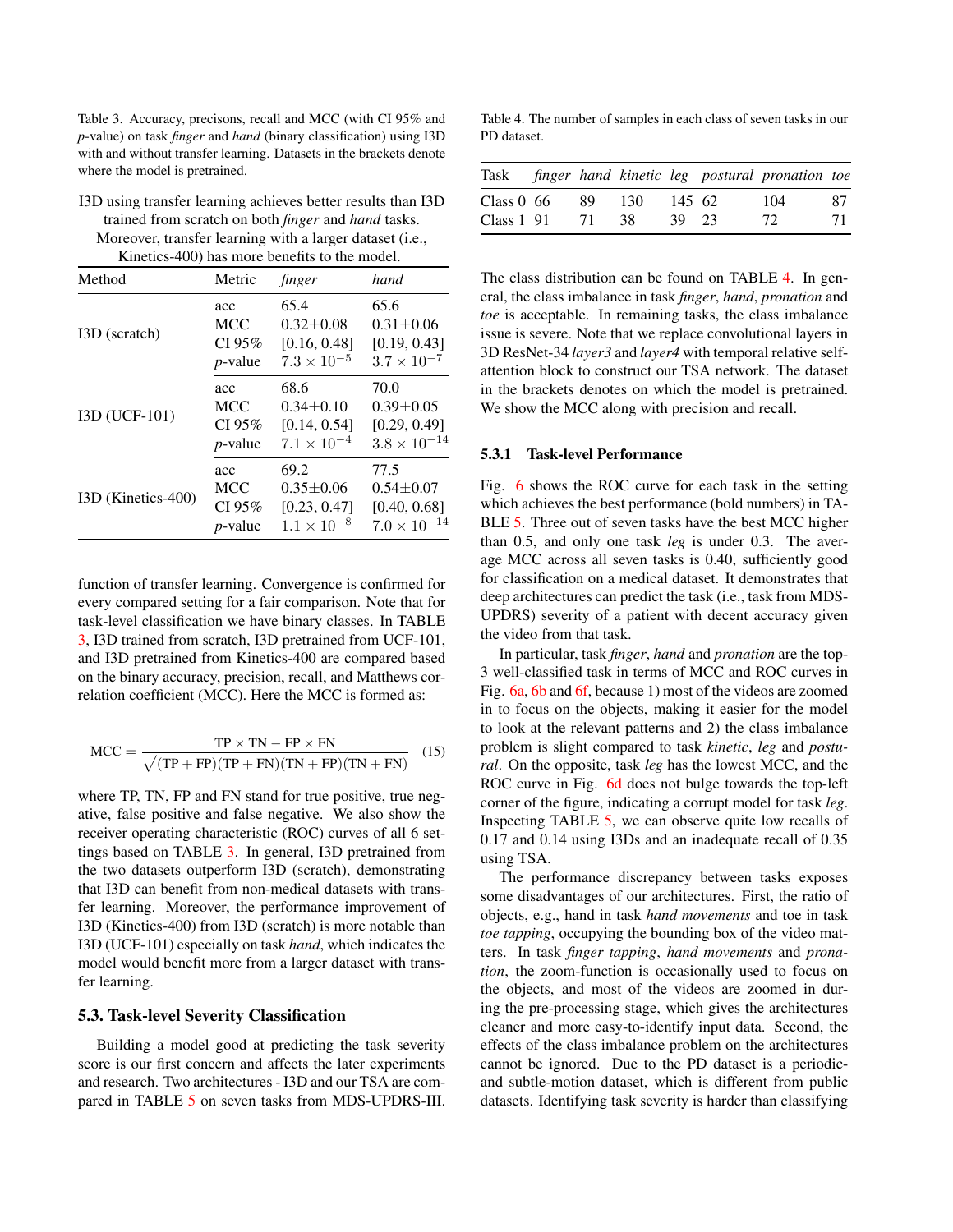

Figure 5. ROC curves of all 6 settings in Table [3.](#page-8-1)

<span id="page-9-0"></span>Table 5. Accuracy, precision, recall, and MCC (with CI 95% and *p*-value) on seven tasks from MDS-UPDRS-III using I3D and TSA. Each row shows the performance of a task and each column gives the result of a measurement (two classes). Datasets in the brackets denote on which public dataset the model is pretrained. In general, I3D pretrained on Kinetics-400 outperforms I3D pretrained on UCF-101, indicating transfer learning from larger datasets has more benefits than smaller datasets. TSA pretrained from a smaller dataset, UCF-101, is comparable to Kinetics-400 pretrained I3D.

| I3D (UCF-101)<br>Task |      |                         |                  |                                                                                                                  | I3D (Kinetics-400) |                         |                  | <b>TSA (UCF-101)</b>                                                                                                      |      |                         |                                                                |                                       |
|-----------------------|------|-------------------------|------------------|------------------------------------------------------------------------------------------------------------------|--------------------|-------------------------|------------------|---------------------------------------------------------------------------------------------------------------------------|------|-------------------------|----------------------------------------------------------------|---------------------------------------|
|                       |      | acc precision<br>recall | MCC              | 95% CI<br>$p$ -value                                                                                             |                    | acc precision<br>recall | MCC              | 95% CI<br>$p$ -value                                                                                                      |      | acc precision<br>recall | MCC                                                            | 95% CI<br>$p$ -value                  |
| finger                | 68.6 | 0.76                    |                  | $\frac{0.55}{0.36}$ 0.34±0.09 $\frac{[0.16, 0.52]}{1.7}$<br>$1.7\times10^{-4}$                                   | 69.2               | 0.76                    |                  | $\frac{0.57}{0.35}$ 0.35 ± 0.06 $\frac{[0.23, 0.47]}{1.1 \times 10^{-8}}$<br>$1.1\times10^{-8}$                           | 78.2 | 0.81                    | $\frac{0.75}{0.21}$ 0.55±0.08                                  | [0.39, 0.71]<br>$2.1\times10^{-11}$   |
| hand                  | 70.0 | 0.61                    |                  | $\frac{0.76}{0.61}$ $\frac{0.39 \pm 0.07}{0.25}$ $\frac{[0.25, 0.53]}{1.5 \times 10^{-8}}$<br>$4.5\times10^{-8}$ | 77.5               |                         |                  | $\underset{0.75}{0.80} \text{ } 0.54 \pm 0.11 \text{ } \underset{1.3 \times 10^{-6}}{[0.32, 0.56]}$<br>$1.3\times10^{-6}$ | 75.6 |                         | $\stackrel{0.79}{_{0.72}}$ $\stackrel{0.50 \pm 0.06}{_{0.72}}$ | [0.38, 0.62]<br>$7.2\times10^{-16}$   |
| kinetic               | 78.0 | 0.10                    |                  | $\frac{0.87}{0.10}$ 0.22±0.06 $\frac{[0.10, 0.34]}{2.7 \times 10^{-4}}$<br>$2.7 \times 10^{-4}$                  | 73.8               | 0.49                    |                  | $\frac{0.82}{0.49}$ 0.33±0.10 $\frac{[0.13, 0.53]}{1.0 \times 10^{-3}}$<br>$1.0 \times 10^{-3}$                           | 79.2 | 0.51                    | $^{0.87}_{0.51}$ 0.40±0.09                                     | [0.22, 0.58]<br>$1.1 \times 10^{-5}$  |
| leg                   | 79.3 |                         |                  | $\underset{0.17}{0.88} \,\, 0.24\textcolor{red}{\pm 0.05}\,\, \underset{2.2\times10^{-6}}{[0.14, 0.34]}$         | 79.3               | 0.14                    |                  | $\frac{0.88}{0.26 \pm 0.06}$ $\frac{[0.14, 0.38]}{1.0}$<br>$1.8\times10^{-5}$                                             | 70.1 | 0.35                    | $\frac{0.81}{0.25}$ 0.29±0.04                                  | [0.21, 0.37]<br>$1.8 \times 10^{-12}$ |
| postural              | 74.1 |                         |                  | $\underset{0.08}{0.85}\,\,0.18{\pm}0.04\,\, \underset{8.7\times10^{-6}}{[0.10,0.26]}$                            | 77.6               | 0.34                    |                  | $\frac{0.87}{0.24}$ 0.30±0.08 $\frac{[0.14, 0.46]}{0.24}$<br>$2.0\times10^{-4}$                                           | 70.6 | 0.56                    | $\frac{0.78}{0.56}$ 0.35±0.09                                  | [0.17, 0.53]<br>$1.1\times10^{-4}$    |
| pronation 68.8        |      |                         |                  | $\underset{0.56}{0.76} 0.34 \pm 0.06 \underset{2.7}{[0.22, 0.46]}$                                               | 77.8               |                         |                  | $\begin{array}{c} 0.87 \\ 0.71 \end{array}$ 0.53±0.07 $\begin{array}{c} [0.39, 0.67] \\ 1.7 \times 10^{-4} \end{array}$   | 72.2 | 0.67                    | $\frac{0.76}{0.67}$ 0.43±0.04                                  | [0.35, 0.51]<br>$5.9\times10^{-25}$   |
| toe                   | 64.6 |                         |                  | $\underset{0.52}{0.72} \,\, 0.31 \pm \underset{1.7}{0.07} \,\, \underset{1.7}{[0.20, \, 0.48]} \,\,$             | 67.7               |                         |                  | 0.70 <b>0.38</b> ± <b>0.08</b> $\begin{bmatrix} 0.22 & 0.54 \\ 2.8 & 10^{-6} \end{bmatrix}$                               | 62.0 |                         | $\stackrel{0.68}{_{0.53}}$ 0.29±0.06                           | [0.17, 0.41]<br>$1.9\times10^{-6}$    |
| average               |      |                         | $-0.29 \pm 0.08$ |                                                                                                                  |                    |                         | $-0.38 \pm 0.11$ |                                                                                                                           |      |                         | $-0.40 \pm 0.10$                                               |                                       |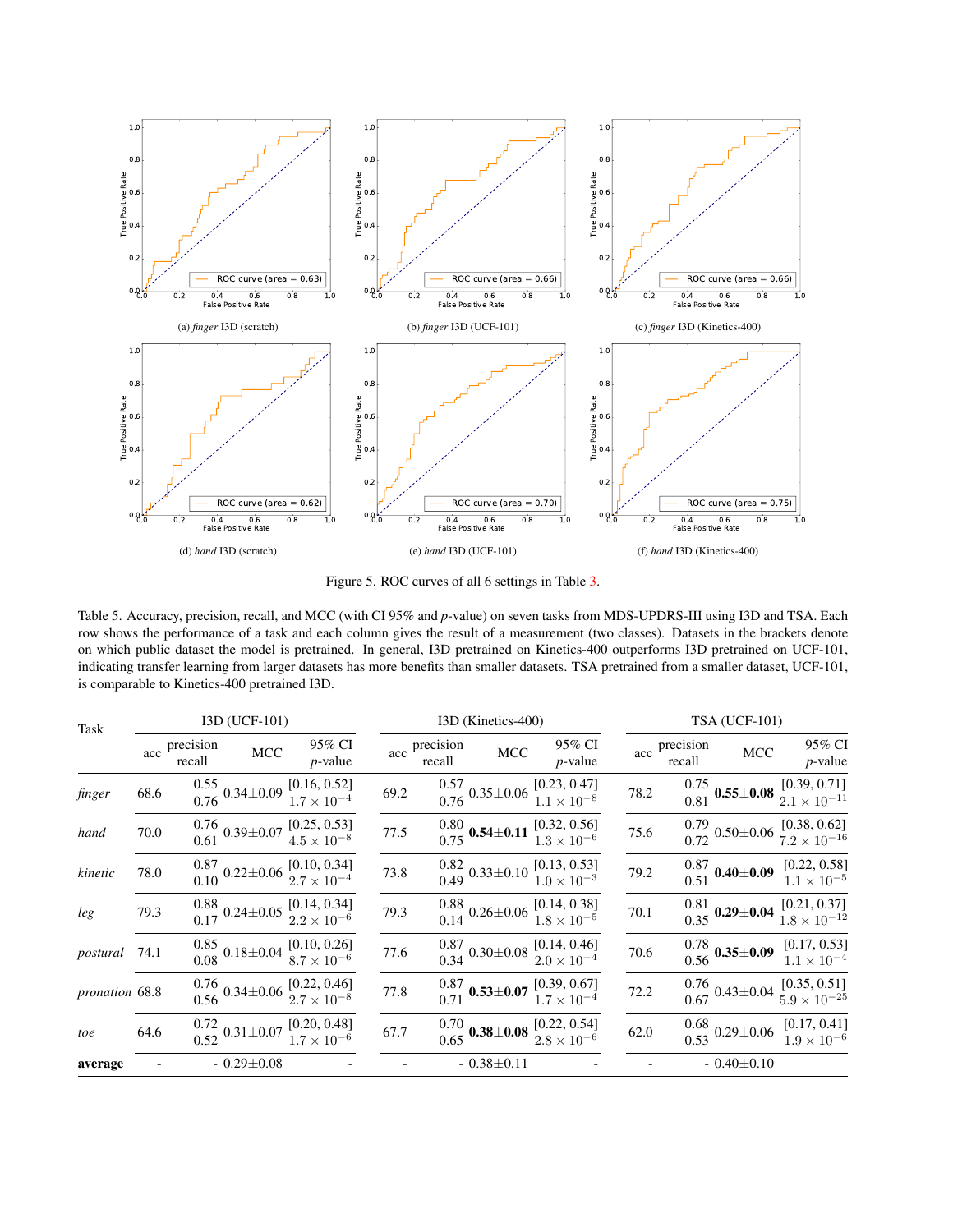<span id="page-10-2"></span><span id="page-10-0"></span>

Figure 6. ROC curves for seven tasks in the setting where the best performance is achieved in TABLE [5.](#page-9-0) The ROCs on task *finger*, *hand*, *pronation* and *toe* are well shaped, indicating that models on these tasks performs well. The remaining ROCs are close to the diagonals, which means the models' performance is not good.

<span id="page-10-1"></span>Table 6. Clinical information for three classes. Note that each patient is videotaped two or three times, and the severity score of each time may fall into different classes. For simplicity, L-OFF, L-ON, A, B, and C denote Levodopa challenge test OFF, Levodopa challenge test ON, Med-OFF-Stim-ON, Med-OFF-Stim-OFF, and Med-ON-Stim-ON. Each class has an approximately equal number of patients and videos, i.e., no severe class imbalance issue.

| Class<br>Score |           | Number of patients | Age      | Disease duration | Male/Female |      |       | Number of video fragments |     |     |          |
|----------------|-----------|--------------------|----------|------------------|-------------|------|-------|---------------------------|-----|-----|----------|
|                |           |                    |          |                  |             | al   | L-OFF | L-ON                      | A   | B   |          |
| 0              | 15±4      | 32                 | $61 + 8$ | $11 + 4$         | 22/10       | 351  |       | 130                       | 66  |     | 155      |
|                | $32\pm5$  | 32                 | $65+9$   | $12\pm5$         | 28/4        | 374  | 62    | 36                        | 145 | 65  | -66      |
|                | $53\pm8$  | 31                 | 64+8     | $11 + 5$         | 21/10       | 357  | 152   | 21                        | 12. |     | $\Omega$ |
| total          | $33 + 16$ | 39                 | $63 + 8$ | $11 + 5$         | 28/11       | 1082 | 214   | 187                       | 223 | 237 | 22.1     |

different human actions. In such a case, the extreme class imbalance can corrupt the architectures' behavior even if the class-balanced loss [\[9\]](#page-13-11) is adopted. However, the class imbalance is everywhere in real-world settings or at least in Parkinson's disease. As such, we leave solving class imbalance on the PD dataset as one of the future work.

## 5.3.2 Model Comparison

In TABLE [5,](#page-9-0) we see that in terms of the MCC, TSA (UCF-101) outperforms I3D (UCF-101) on six tasks with a significant margin. Besides, the average MCC of the former is also clearly better than the latter. Since the only difference between the two is the backbone used, we can conclude that our TSA performs better than I3D on the PD dataset.

Also, compared to I3D (Kinetics-400), TSA (UCF-101) still has 1.5% improvements even if pretrained from a much smaller and less complex dataset. It demonstrates that TSA is better at dealing with the large discrepancy of motion difference between non-medical datasets and our PD dataset. So we think TSA pretrained from Kinetics-400 would further improve the performance. Due to the limit of time and computation resource, we leave it as the future work.

Regarding the time cost of the temporal relative selfattention, it is completely acceptable as the network can still run with a bit more time cost. However, the memory cost can be problematic if the network is too deep due to the hardware memory limitation. As such, we give some useful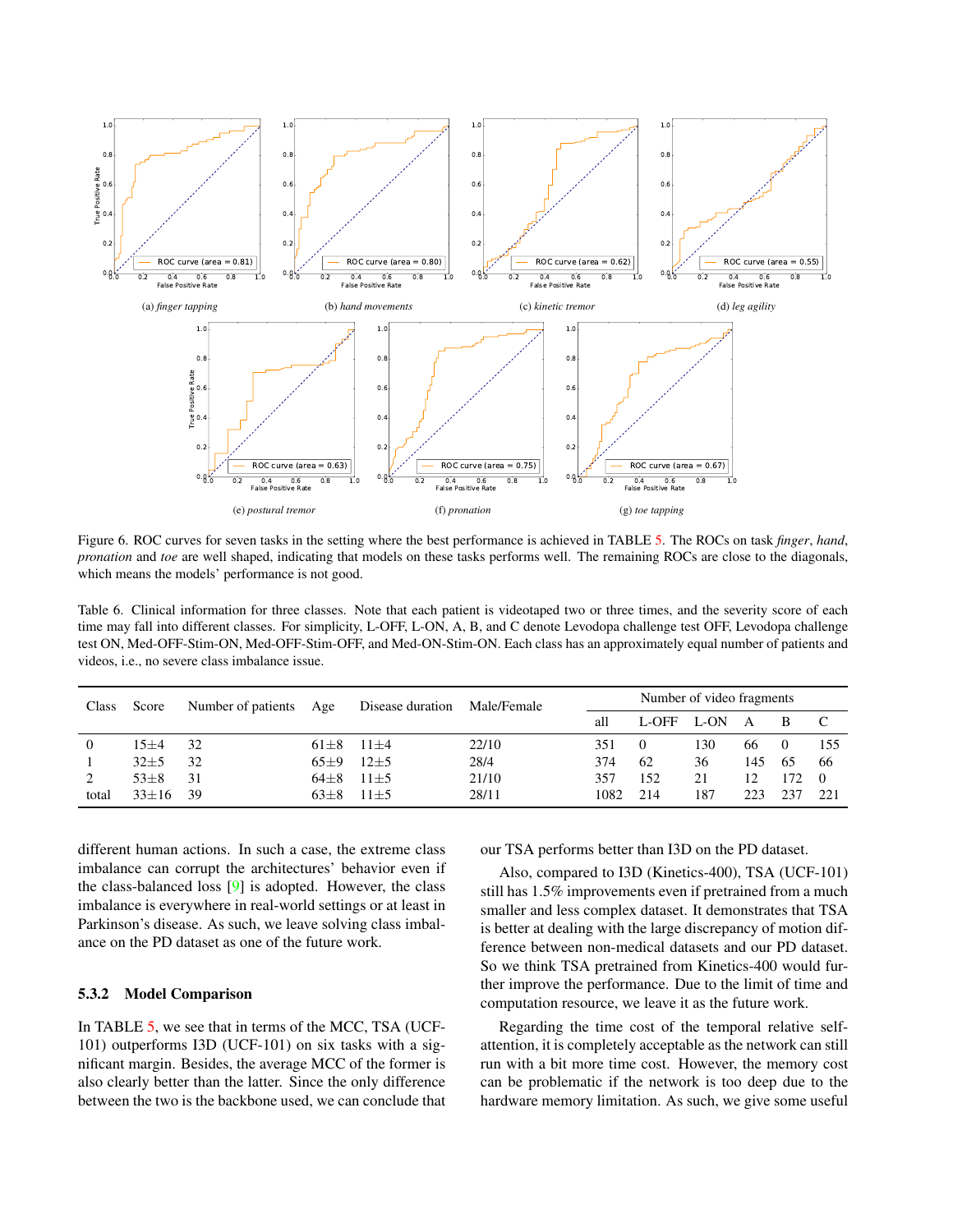solutions in terms of the algorithm itself:

- 1. only replace convolutional layers with small temporal size (usually the last few),
- 2. reduce  $d_k$  and
- 3. use large kernel size or stride on the temporal dimension at the first few layers to quickly decrease the temporal size to the one you want and use kernel size of 1 at following layers to maintain the temporal size unchanged until the last layer.

Another issue of TSA is that a large learning rate is possible to cause the exploding gradients problem, which can be overcome by applying approaches such as the ReLU activation function and pre-training.

# <span id="page-11-0"></span>5.4. Patient-level Severity Classification

We use the trained model on each task as the feature extractor to extract the learned patterns and apply the proposed four task-assembling methods to incorporate tasks to produce a single concluding severity score for a patient. The patient-level severity is split into three classes by cut-off: *slight* ∈ [0, 23], *moderate* ∈ (23, 40] and *severe* ∈ (40, –] with approximately equal number of videos. TABLE [6](#page-10-1) shows the number of video fragments in each class. Experiments are repeated 20 times to ensure validity.

## 5.4.1 Single-Task Baseline

To demonstrate the effectiveness of task-assembling methods, we first do patient-level severity classification using only one single task as the baseline. The result is shown in TABLE [7.](#page-11-1) The best MCC is 0.31 using single task *hand*, which is served as the baseline to compare with assembling methods.

#### <span id="page-11-3"></span>5.4.2 Benefit from Task-assembling methods

Four task-assembling methods incorporate seven tasks used in task-level severity classification. From TABLE  $8$ , we see that all task-assembling methods, including the most straightforward averaging strategy, outperforms the singletask baseline. The best method is the pixel-wise selfattention based weighting in terms of the MCC, with an improvement of 25.8% from the baseline. These results demonstrate that patient-level severity classification benefits from all tasks combined compared to based on a single task, which is intuitive since it is also hard for experts to diagnose a patient by inspecting just one task.

Comparing all four methods, we see the weighting strategy is better than just simple averaging, indicating that <span id="page-11-1"></span>Table 7. Single task baseline for patient-level severity classification (three classes). Each row shows the performance of a task and columns give the result of accuracy and MCC with standard deviation provided. Rank is calculated based on the average MCC from two inputs. The top-3 well-performed tasks used for patient-level classification are task *hand*, *kinetic* and *finger*. Task *hand* achieves a MCC of 0.31

| Task      | Input             | Accuracy                         | MCC                                | Rank           |
|-----------|-------------------|----------------------------------|------------------------------------|----------------|
| finger    | avgpool<br>layer4 | $60.3 \pm 2.8$<br>$60.7 \pm 3.2$ | $0.30 \pm 0.05$<br>$0.31 \pm 0.04$ | 3              |
| hand      | avgpool<br>layer4 | $61.5 \pm 2.8$<br>$60.7 \pm 3.1$ | $0.31 \pm 0.04$<br>$0.30 \pm 0.03$ | 1              |
| kinetic   | avgpool<br>layer4 | $59.7 \pm 2.7$<br>$60.5 \pm 3.4$ | $0.29 \pm 0.04$<br>$0.30 \pm 0.04$ | $\mathfrak{D}$ |
| leg       | avgpool<br>layer4 | $50.6 + 2.7$<br>$60.0 \pm 3.7$   | $0.21 + 0.05$<br>$0.27 + 0.04$     | 6              |
| postural  | avgpool<br>layer4 | $54.9 + 2.5$<br>$60.8 + 3.5$     | $0.19 + 0.05$<br>$0.29 + 0.04$     | 5              |
| pronation | avgpool<br>layer4 | $59.3 \pm 3.2$<br>$61.3 \pm 3.4$ | $0.20 \pm 0.05$<br>$0.31 \pm 0.04$ | 4              |
| toe       | avgpool<br>laver4 | $51.3 \pm 2.8$<br>$60.6 \pm 3.9$ | $0.17 \pm 0.06$<br>$0.28 \pm 0.04$ | 7              |

, which is used as the best single-task baseline.

<span id="page-11-2"></span>Table 8. Patient-level severity classification (three classes) using single task as a baseline and task-assembling approaches (seven tasks). Each row shows the performance of a task-assembling method on the input from a certain layer. The four task-assembling methods outperform the single-task baseline with the channel-wise and pixel-wise attention weighting being the best methods.

| Method                                                                                                     | Input                                  | Accuracy                                                             | MCC                                                                      |
|------------------------------------------------------------------------------------------------------------|----------------------------------------|----------------------------------------------------------------------|--------------------------------------------------------------------------|
| single task baseline                                                                                       | avgpool                                | $61.5 \pm 2.8$                                                       | $0.31 \pm 0.04$                                                          |
| vector averaging<br>vector weighting<br>channel-wise attention weighting<br>pixel-wise attention weighting | avgpool<br>avgpool<br>laver4<br>laver4 | $62.7 \pm 2.4$<br>$64.1 \pm 2.4$<br>$64.5 \pm 3.1$<br>$64.5 \pm 2.8$ | $0.32 \pm 0.06$<br>$0.37 \pm 0.06$<br>$0.38 \pm 0.05$<br>$0.39 \pm 0.06$ |

each task contributes unequally to the patient-level severity. Moreover, the attention-based weighting slightly outperforms the learnable vector-based weighting. It is because 1) *layer4* has more feature points, potentially more representable for a task than *avgpool*, and 2) attention-based weighting gives more flexibility to the weights such that patients can have task weights exclusively learned based on their condition.

We show the weights learned in the vector weighting method in Fig. [7](#page-12-0) to give a general feeling of which task may contribute less or more to the prediction of patient-level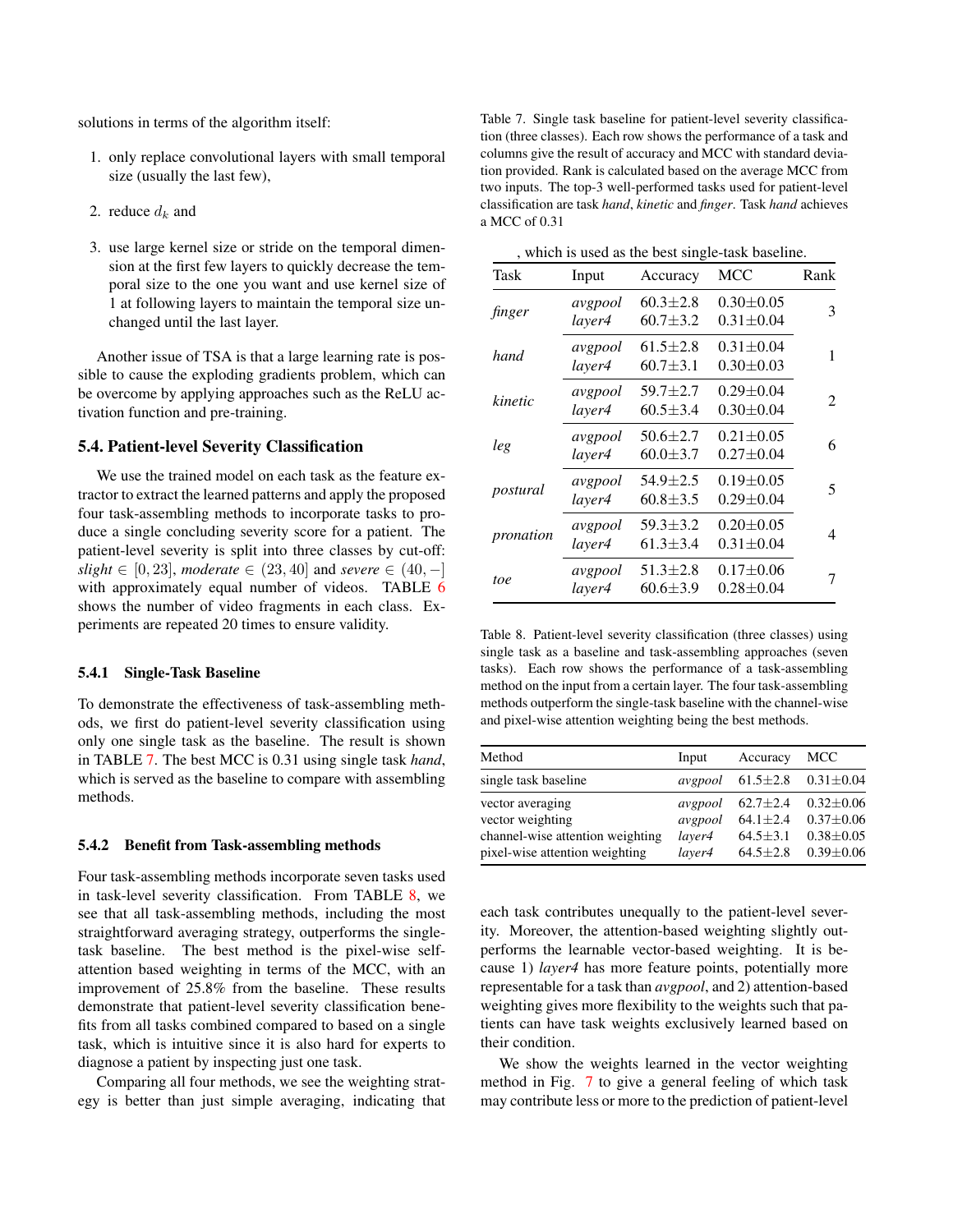<span id="page-12-0"></span>

Figure 7. Weights for seven tasks learned by vector weighting method. The weights of task *finger* and *hand* are higher than the average, which means in the task-assembling approach, i.e., vector weighting, they contribute more than other tasks in the prediction of the patient-level severity.

severity. Weights are averaged across 20 runs on each fold, a total of 100 runs. As the two attention-based weighting methods assign task weights for patients exclusively, it is not intuitive to see the overall weight distribution on tasks. In Fig. [7,](#page-12-0) we see the top-2 tasks with highest weights are *hand* and *finger*, which well matches the performance rank in TABLE [7.](#page-11-1) The rest tasks remain the similar position as in TABLE [7](#page-11-1) except that task *kinetic* drops to the lowest rank. We suspect the reason being the effect of severe class imbalance problem of task *kinetic*.

## <span id="page-12-2"></span>5.4.3 Distinguishing between slight and severe classes

We remove the class *moderate* with the remaining classes untouched to focus on the classification between *slight* and *severe* classes. The result of the best single task baseline and assembling methods are shown in TABLE [9.](#page-12-1) By combining seven tasks, we gain 1.7%-13.3% performance improvements compared to using a single task. At best, we can achieve a MCC of 0.68 on distinguishing between *slight* and *severe* classes. Moreover, the attention-based weighting methods still outperform the vector-based ones, matching the case in TABLE [8.](#page-11-2)

In general, attention-based weighting strategy is the first choice to assemble the tasks, but the vector-based one is also applicable, given its higher time efficiency. It is also worthwhile to exclude some tasks to see the ablation effects on patient-level performance. As the main focus of this paper is to show the potential of combining tasks, we leave it as future work.

In Section [5.4.2](#page-11-3) and [5.4.3,](#page-12-2) we empirically show the possibility that a multi-task algorithm based on an incomplete video-overview (i.e. not all MDS-UPDRS-III items are included) can help discriminate between groups of disease severity in both *slight*-*moderate*-*severe* and *slight*-*severe*

<span id="page-12-1"></span>Table 9. Patient-level severity classification (two classes with class *moderate* removed) using single task and task-assembling approaches (seven tasks). Each row shows the performance of a task-assembling method on the input from a certain layer. The four task-assembling methods outperform the single-task baseline with the pixel-wise attention weighting being the best method.

| Method                                                                                                     | Input                                  | Accuracy                                                         | MCC                                                                      |
|------------------------------------------------------------------------------------------------------------|----------------------------------------|------------------------------------------------------------------|--------------------------------------------------------------------------|
| single task baseline                                                                                       |                                        | avgpool $81.1 \pm 2.2$                                           | $0.60{\pm}0.06$                                                          |
| vector averaging<br>vector weighting<br>channel-wise attention weighting<br>pixel-wise attention weighting | avgpool<br>avgpool<br>laver4<br>laver4 | $81.4 \pm 1.7$<br>$81.9 \pm 2.1$<br>$82.2 + 3.1$<br>$83.6 + 1.2$ | $0.61 \pm 0.05$<br>$0.64 \pm 0.07$<br>$0.66 \pm 0.09$<br>$0.68 \pm 0.04$ |

cases with acceptable MCC, 0.39 for the former case and 0.68 for the latter case. Besides, the performance of single task and weights visualization demonstrates the test of bradykinesia hands among all videotaped items is the best reflections of the total MDS-UPDRS-III.

## 6. Conclusion

In this paper, we successfully apply deep architectures on the PD video dataset to automatically identify the tasklevel severity, i.e., item scores in MDS-UPDRS-III given the video of the task, with satisfactory performance in terms of both accuracy and MCC. Due to the small size of our PD dataset, we employ transfer learning from non-medical datasets to improve the performance of the model.

We propose a temporal self-attention method, TSA, for action recognition problem and validate it on two commonly used public datasets and our PD dataset. The promising results compared to I3D demonstrate the effectiveness of TSA and better ability of handling motion discrepancy between non-medical datasets and our PD dataset during transfer learning. TSA is highly flexible and can be embedded in any 3D network for action recognition by replacing the CNN layer with the temporal relative self-attention block.

We propose four task-assembling methods to incorporate tasks to identify the patient-level severity by using the models trained on each task. Compared to using only a single task, tasks combination can produce a better performance under both classification scenarios: *slight*-*moderatesevere* and *slight*-*severe*. It is clinically interesting that through analysis of a limited number of selected tasks, we can deduct a global severity score given the reasonably good accuracy and MCC.

In this study, we focus on only 7 tasks and each of them is based on one particular video-segment. In MDS-UPDRS-III, the scores of other tasks are also indicators for PD severity, such as resting state tremor and freezing of gait. However, video samples from these tasks contain multiple view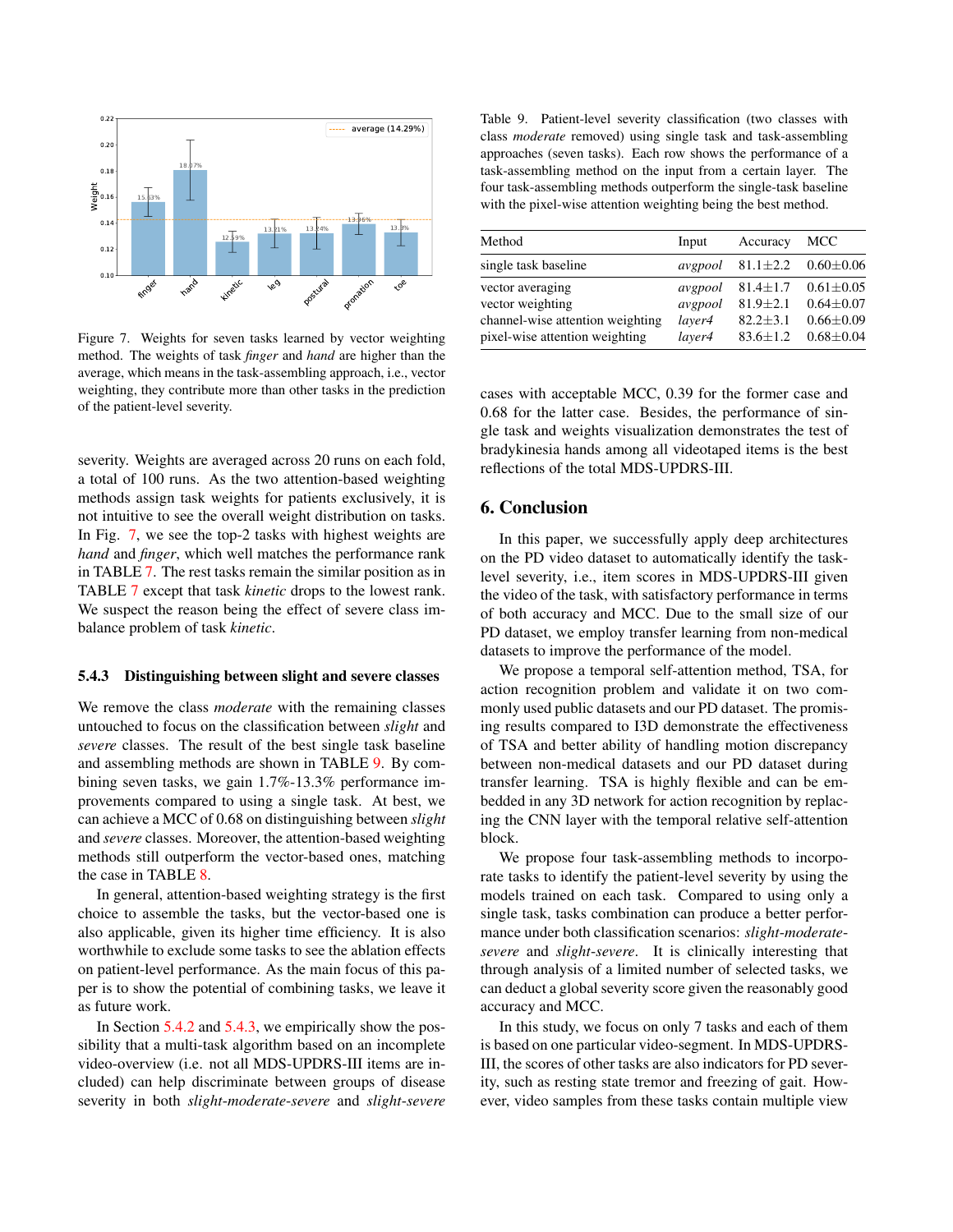and scene changes and most part of the video is not highly relevant for severity score prediction. So we exclude these tasks temporarily to prevent from leading to an inaccurate conclusion. In the future work, we will try to include all the tasks with video data and propose new methodologies to overcome these difficulties, further illustrating the feasibility of our methods in this study. The clinical asymmetry which may be present in PD was not considered in this study. Future research should identify whether motor asymmetry plays an important role during automated assessments of motor severity in PD.

We take this study as a preliminary step for PD severity prediction. Several additional steps should still be taken before algorithms can be applied robustly in the real clinical world, such as collection of much more data and findings of more advanced class-imbalance-free models. However, some results of our current methods already matches the clinical description of PD. For instance, the tasks related to finger or hand movements are most sensitive to reflect motor disease severity, in comparison to other tasks. This implies that the severity of upper extremity bradykinesia best reflects the total motor severity, which closely adheres to the clinical diagnosis of PD. Furthermore, the result also shows that bradykinesia of the upper extremity is more sensitive than bradykinesia of the lower extremity, which suggests that assessment of severity should be more focused on upper body bradykinesia than lower body bradykinesia. However, it is questionable whether upper limb bradykinesia should be considered a gold standard. Future research should attempt to replicate and validate this finding before implementation in clinical practice.

The proposed methodology here can be used in other disorders with motor phenotypes, such as classification of disease severity in e.g. Huntington's Disease, or differentiating motor phenotypes such as epilepsy vs. psychogenic nonepileptic seizures, indicating its utility beyond Parkinson's Disease.

## Acknowledgment

This work is part of the research programme C2D–Horizontal Data Science for Evolving Content with project name DACCOMPLI and project number 628.011.002, which is (partly) financed by the Netherlands Organisation for Scientific Research (NWO) and is also supported by the Leiden Institute of Advanced Computer Science (LIACS).

## References

<span id="page-13-4"></span>[1] Moez Baccouche, Franck Mamalet, Christian Wolf, Christophe Garcia, and Atilla Baskurt. Sequential deep learning for human action recognition. In *International workshop on human behavior understanding*, pages 29–39. Springer, 2011. [3](#page-2-0)

- <span id="page-13-2"></span>[2] EA Belalcazar-Bolanos, JD Arias-Londono, JF Vargas-Bonilla, and JR Orozco-Arroyave. Nonlinear glottal flow features in parkinson's disease detection. In *2015 20th Symposium on Signal Processing, Images and Computer Vision (STSIVA)*, pages 1–6. IEEE, 2015. [2](#page-1-1)
- <span id="page-13-9"></span>[3] Irwan Bello, Barret Zoph, Ashish Vaswani, Jonathon Shlens, and Quoc V Le. Attention augmented convolutional networks. In *Proceedings of the IEEE International Conference on Computer Vision*, pages 3286–3295, 2019. [3,](#page-2-0) [4,](#page-3-4) [5](#page-4-3)
- <span id="page-13-1"></span>[4] Abdul Haleem Butt, Erika Rovini, Cristina Dolciotti, Paolo Bongioanni, Gianluca De Petris, and Filippo Cavallo. Leap motion evaluation for assessment of upper limb motor skills in parkinson's disease. In *2017 International Conference on Rehabilitation Robotics (ICORR)*, pages 116–121. IEEE, 2017. [2](#page-1-1)
- <span id="page-13-0"></span>[5] Joao Carreira and Andrew Zisserman. Quo vadis, action recognition? a new model and the kinetics dataset. In *proceedings of the IEEE Conference on Computer Vision and Pattern Recognition*, pages 6299–6308, 2017. [2,](#page-1-1) [3](#page-2-0)
- <span id="page-13-10"></span>[6] Giovanni Cavallanti, Nicolo Cesa-Bianchi, and Claudio Gentile. Linear algorithms for online multitask classification. *The Journal of Machine Learning Research*, 11:2901–2934, 2010. [4](#page-3-4)
- <span id="page-13-8"></span>[7] Jan Chorowski, Dzmitry Bahdanau, Dmitriy Serdyuk, Kyunghyun Cho, and Yoshua Bengio. Attention-based models for speech recognition. *arXiv preprint arXiv:1506.07503*, 2015. [3](#page-2-0)
- <span id="page-13-12"></span>[8] Kelvin L Chou, Jennifer L Taylor, and Parag G Patil. The mds- updrs tracks motor and non-motor improvement due to subthalamic nucleus deep brain stimulation in parkinson disease. *Parkinsonism & related disorders*, 19(11):966–969, 2013. [7](#page-6-1)
- <span id="page-13-11"></span>[9] Yin Cui, Menglin Jia, Tsung-Yi Lin, Yang Song, and Serge Belongie. Class-balanced loss based on effective number of samples. In *Proceedings of the IEEE Conference on Computer Vision and Pattern Recognition*, pages 9268–9277, 2019. [4,](#page-3-4) [11](#page-10-2)
- <span id="page-13-6"></span>[10] Ross Cutler and Larry S. Davis. Robust real-time periodic motion detection, analysis, and applications. *IEEE Transactions on Pattern Analysis and Machine Intelligence*, 22(8):781–796, 2000. [3](#page-2-0)
- <span id="page-13-7"></span>[11] Abe Davis, Katherine L Bouman, Justin G Chen, Michael Rubinstein, Fredo Durand, and William T Freeman. Visual vibrometry: Estimating material properties from small motion in video. In *Proceedings of the ieee conference on computer vision and pattern recognition*, pages 5335–5343, 2015. [3](#page-2-0)
- <span id="page-13-3"></span>[12] Jia Deng, Wei Dong, Richard Socher, Li-Jia Li, Kai Li, and Li Fei-Fei. Imagenet: A large-scale hierarchical image database. In *2009 IEEE conference on computer vision and pattern recognition*, pages 248–255. Ieee, 2009. [3](#page-2-0)
- <span id="page-13-5"></span>[13] Jeffrey Donahue, Lisa Anne Hendricks, Sergio Guadarrama, Marcus Rohrbach, Subhashini Venugopalan, Kate Saenko, and Trevor Darrell. Long-term recurrent convolutional networks for visual recognition and description. In *Proceedings of the IEEE conference on computer vision and pattern recognition*, pages 2625–2634, 2015. [3](#page-2-0)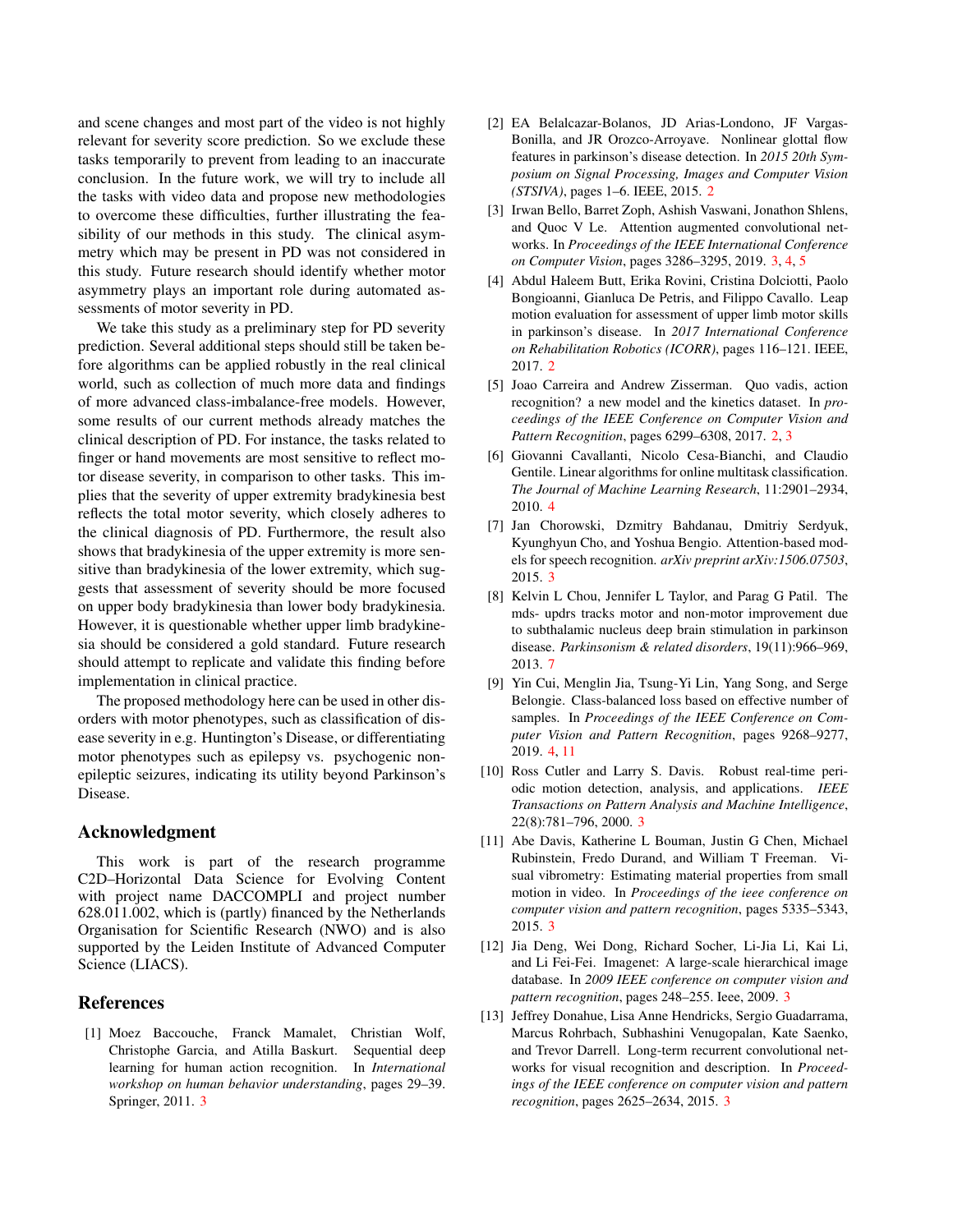- <span id="page-14-16"></span>[14] Mark Dredze and Koby Crammer. Online methods for multidomain learning and adaptation. In *Proceedings of the 2008 Conference on Empirical Methods in Natural Language Processing*, pages 689–697, 2008. [4](#page-3-4)
- <span id="page-14-8"></span>[15] Peter Drotár, Jiří Mekyska, Irena Rektorová, Lucia Masarová, Zdeněk Smékal, and Marcos Faundez-Zanuy. Evaluation of handwriting kinematics and pressure for differential diagnosis of parkinson's disease. *Artificial intelligence in Medicine*, 67:39–46, 2016. [2](#page-1-1)
- <span id="page-14-5"></span>[16] Luc JW Evers, Jesse H Krijthe, Marjan J Meinders, Bastiaan R Bloem, and Tom M Heskes. Measuring parkinson's disease over time: The real-world within-subject reliability of the mds-updrs. *Movement Disorders*, 34(10):1480–1487, 2019. [1](#page-0-0)
- <span id="page-14-2"></span>[17] SRLE Fahn. Unified parkinson's disease rating scale. *Recent development in Parkinson's disease*, 1987. [1](#page-0-0)
- <span id="page-14-6"></span>[18] Christoph Feichtenhofer, Axel Pinz, and Andrew Zisserman. Convolutional two-stream network fusion for video action recognition. In *Proceedings of the IEEE conference on computer vision and pattern recognition*, pages 1933–1941, 2016. [2](#page-1-1)
- <span id="page-14-9"></span>[19] Claudia Ferraris, Roberto Nerino, Antonio Chimienti, Giuseppe Pettiti, Corrado Azzaro, Giovanni Albani, Alessandro Mauro, and Lorenzo Priano. "automated assessment of motor impairments in parkinson's disease ". *Bd*, 1:4, 2020. [2](#page-1-1)
- <span id="page-14-0"></span>[20] Christopher G Goetz, Barbara C Tilley, Stephanie R Shaftman, Glenn T Stebbins, Stanley Fahn, Pablo Martinez-Martin, Werner Poewe, Cristina Sampaio, Matthew B Stern, Richard Dodel, et al. Movement disorder society-sponsored revision of the unified parkinson's disease rating scale (mdsupdrs): scale presentation and clinimetric testing results. *Movement disorders: official journal of the Movement Disorder Society*, 23(15):2129–2170, 2008. [1](#page-0-0)
- <span id="page-14-7"></span>[21] Kensho Hara, Hirokatsu Kataoka, and Yutaka Satoh. Can spatiotemporal 3d cnns retrace the history of 2d cnns and imagenet? In *Proceedings of the IEEE conference on Computer Vision and Pattern Recognition*, pages 6546–6555, 2018. [2,](#page-1-1) [3,](#page-2-0) [4,](#page-3-4) [7,](#page-6-1) [8](#page-7-5)
- <span id="page-14-22"></span>[22] CJ Hartmann, L Wojtecki, J Vesper, J Volkmann, SJ Groiss, A Schnitzler, and M Südmeyer. Long-term evaluation of impedance levels and clinical development in subthalamic deep brain stimulation for parkinson's disease. *Parkinsonism & related disorders*, 21(10):1247–1250, 2015. [7](#page-6-1)
- <span id="page-14-12"></span>[23] Sepp Hochreiter and Jürgen Schmidhuber. Long short-term memory. *Neural computation*, 9(8):1735–1780, 1997. [3](#page-2-0)
- <span id="page-14-19"></span>[24] Jie Hu, Li Shen, and Gang Sun. Squeeze-and-excitation networks. In *Proceedings of the IEEE conference on computer vision and pattern recognition*, pages 7132–7141, 2018. [6,](#page-5-1) [7](#page-6-1)
- <span id="page-14-21"></span>[25] Sergey Ioffe and Christian Szegedy. Batch normalization: Accelerating deep network training by reducing internal covariate shift. *arXiv preprint arXiv:1502.03167*, 2015. [6](#page-5-1)
- <span id="page-14-18"></span>[26] Mahesh Joshi, Mark Dredze, William Cohen, and Carolyn Rose. Multi-domain learning: when do domains matter? In *Proceedings of the 2012 Joint Conference on Empirical Methods in Natural Language Processing and Computational Natural Language Learning*, pages 1302–1312, 2012.  $\Delta$
- <span id="page-14-24"></span>[27] Will Kay, Joao Carreira, Karen Simonyan, Brian Zhang, Chloe Hillier, Sudheendra Vijayanarasimhan, Fabio Viola, Tim Green, Trevor Back, Paul Natsev, et al. The kinetics human action video dataset. *arXiv preprint arXiv:1705.06950*, 2017. [8](#page-7-5)
- <span id="page-14-15"></span>[28] Julian FP Kooij and Jan C van Gemert. Depth-aware motion magnification. In *European Conference on Computer Vision*, pages 467–482. Springer, 2016. [3](#page-2-0)
- <span id="page-14-17"></span>[29] Wouter M Kouw and Marco Loog. An introduction to domain adaptation and transfer learning. *arXiv preprint arXiv:1812.11806*, 2018. [4](#page-3-4)
- <span id="page-14-10"></span>[30] Mandy Lu, Kathleen Poston, Adolf Pfefferbaum, Edith V Sullivan, Li Fei-Fei, Kilian M Pohl, Juan Carlos Niebles, and Ehsan Adeli. Vision-based estimation of mds-updrs gait scores for assessing parkinson's disease motor severity. In *International Conference on Medical Image Computing and Computer-Assisted Intervention*, pages 637–647. Springer, 2020. [2](#page-1-1)
- <span id="page-14-23"></span>[31] Franziska Maier, Catharine J Lewis, Nina Horstkoetter, Carsten Eggers, Till A Dembek, Veerle Visser-Vandewalle, Jens Kuhn, Mateusz Zurowski, Elena Moro, Christiane Woopen, et al. Subjective perceived outcome of subthalamic deep brain stimulation in parkinson's disease one year after surgery. *Parkinsonism & related disorders*, 24:41–47, 2016. [7](#page-6-1)
- <span id="page-14-4"></span>[32] Attila Makkos, Márton Kovács, Zsuzsanna Aschermann, Márk Harmat, József Janszky, Kázmér Karádi, and Norbert Kovács. Are the mds-updrs–based composite scores clinically applicable? *Movement Disorders*, 33(5):835–839, 2018. [1](#page-0-0)
- <span id="page-14-1"></span>[33] Pablo Martinez-Martin, Carmen Rodriguez-Blazquez, Mario Alvarez-Sanchez, Tomoko Arakaki, Alberto Bergareche-Yarza, Anabel Chade, Nelida Garretto, Oscar Gershanik, Monica M Kurtis, Juan Carlos Martinez-Castrillo, et al. Expanded and independent validation of the movement disorder society–unified parkinson's disease rating scale (mds-updrs). *Journal of neurology*, 260(1):228–236, 2013. [1](#page-0-0)
- <span id="page-14-3"></span>[34] Marcelo Merello, Eliana Roldan Gerschcovich, Diego Ballesteros, and Daniel Cerquetti. Correlation between the movement disorders society unified parkinson's disease rating scale (mds-updrs) and the unified parkinson's disease rating scale (updrs) during l-dopa acute challenge. *Parkinsonism & Related Disorders*, 17(9):705–707, 2011. [1](#page-0-0)
- <span id="page-14-20"></span>[35] Vinod Nair and Geoffrey E Hinton. Rectified linear units improve restricted boltzmann machines. In *ICML*, 2010. [6](#page-5-1)
- <span id="page-14-11"></span>[36] Maxime Oquab, Leon Bottou, Ivan Laptev, and Josef Sivic. Learning and transferring mid-level image representations using convolutional neural networks. In *Proceedings of the IEEE conference on computer vision and pattern recognition*, pages 1717–1724, 2014. [3](#page-2-0)
- <span id="page-14-14"></span>[37] Silvia L Pintea, Jian Zheng, Xilin Li, Paulina JM Bank, Jacobus J van Hilten, and Jan C van Gemert. Hand-tremor frequency estimation in videos. In *Proceedings of the European Conference on Computer Vision (ECCV)*, pages 0–0, 2018. [3](#page-2-0)
- <span id="page-14-13"></span>[38] Ramprasad Polana and Randal C Nelson. Detection and recognition of periodic, nonrigid motion. *International Journal of Computer Vision*, 23(3):261–282, 1997. [3](#page-2-0)